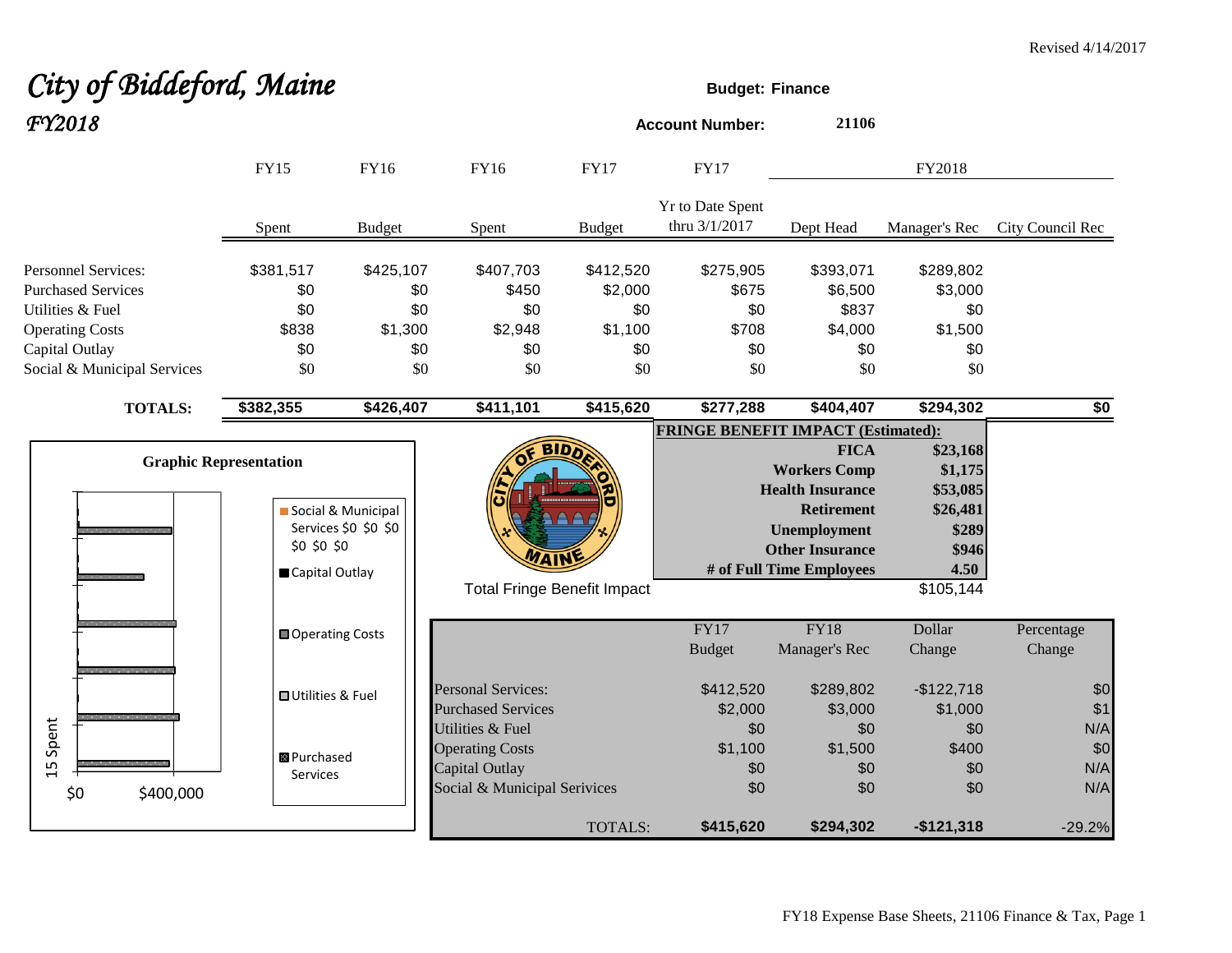## FY2018 Personnel Services

| Account       |                                    | <b>FY15</b> | FY16          | <b>FY16</b> | <b>FY17</b>   | <b>FY17</b>             | FY2018    |           |
|---------------|------------------------------------|-------------|---------------|-------------|---------------|-------------------------|-----------|-----------|
| Number        | Description                        | Spent       | <b>Budget</b> | Spent       | <b>Budget</b> | <b>Yr to Date Spent</b> | Dept Head | Mgr's Rec |
|               | 60101 Dept Manager Salary Exp      | \$91,486    | \$106,517     | \$96,359    | \$88,715      | \$59,799                | \$90,686  | \$90,686  |
|               | 60102 Mid Mgmt Hrly Employee Wag   | \$110,278   | \$114,207     | \$109,334   | \$114,899     | \$75,722                | \$151,852 | \$151,852 |
|               | 60105 F-T Employee Wage Exp        | \$85,744    | \$91,140      | \$89,846    | \$94,089      | \$60,658                | \$44,637  | \$45,480  |
|               | 60111 Overtime Wage Expense        | \$15        | \$0           | \$188       | \$668         | \$105                   | \$668     | \$500     |
|               | 60201 FICA/Medicare-ER Share Exp   | \$20,418    | \$23,766      | \$21,241    | \$23,502      | \$14,148                | \$22,013  | \$0       |
|               | 60202 MPERS-Employer Share Exp     | \$18,814    | \$23,333      | \$18,070    | \$14,343      | \$9,114                 | \$9,931   | \$0       |
|               | 60203 457 Plan-Employer Share Exp  | \$2,161     | \$2,917       | \$4,987     | \$8,844       | \$5,797                 | \$10,432  | \$0       |
|               | 60210 HPHC Ins Employer Share Exp  | \$51,145    | \$61,499      | \$64,552    | \$59,638      | \$46,879                | \$54,198  | \$0       |
|               | 60212 S-T Disability ER Share Exp  | \$236       | \$305         | \$268       | \$295         | \$196                   | \$199     | \$0       |
|               | 60213 L-T Disability ER Share Exp  | \$484       | \$573         | \$612       | \$547         | \$460                   | \$650     | \$0       |
|               | 60216 Delta Dental ER Share        | \$0         | \$0           | \$0         | \$0           | \$0                     | \$0       | \$0       |
|               | 60217 RHSA Plan ER Share           | \$0         | \$0           | \$0         | \$3,120       | \$1,932                 | \$3,510   | \$0       |
|               | 60251 Conferences/Training Expense | \$145       | \$200         | \$550       | \$1,000       | \$0                     | \$1,160   | \$400     |
|               | 60252 Travel/Mileage Expense       | \$183       | \$200         | \$606       | \$475         | \$15                    | \$550     | \$300     |
|               | 60253 Food/Lodging Expense         | \$75        | \$100         | \$779       | \$1,000       | \$0                     | \$1,200   | \$250     |
|               | 60256 Dues/Memberships Expense     | \$335       | \$350         | \$310       | \$1,385       | \$1,080                 | \$1,385   | \$335     |
| <b>Totals</b> |                                    | \$381,517   | \$425,107     | \$407,703   | \$412,520     | \$275,905               | \$393,071 | \$289,802 |
|               | <b>FY2018 Purchased Services</b>   |             |               |             |               |                         |           |           |
| Account       |                                    | <b>FY15</b> | FY16          | <b>FY16</b> | <b>FY17</b>   | <b>FY17</b>             | FY2018    |           |
| Number        | Description                        | Spent       | <b>Budget</b> | Spent       | <b>Budget</b> | <b>Yr to Date Spent</b> | Dept Head | Mgr's Rec |
|               | 60306 Other Prof/Consult Srvs Exp  | \$0         | \$0           | \$450       | \$2,000       | \$675                   | \$6,500   | \$3,000   |
| <b>Totals</b> |                                    | \$0         | \$0           | \$450       | \$2,000       | \$675                   | \$6,500   | \$3,000   |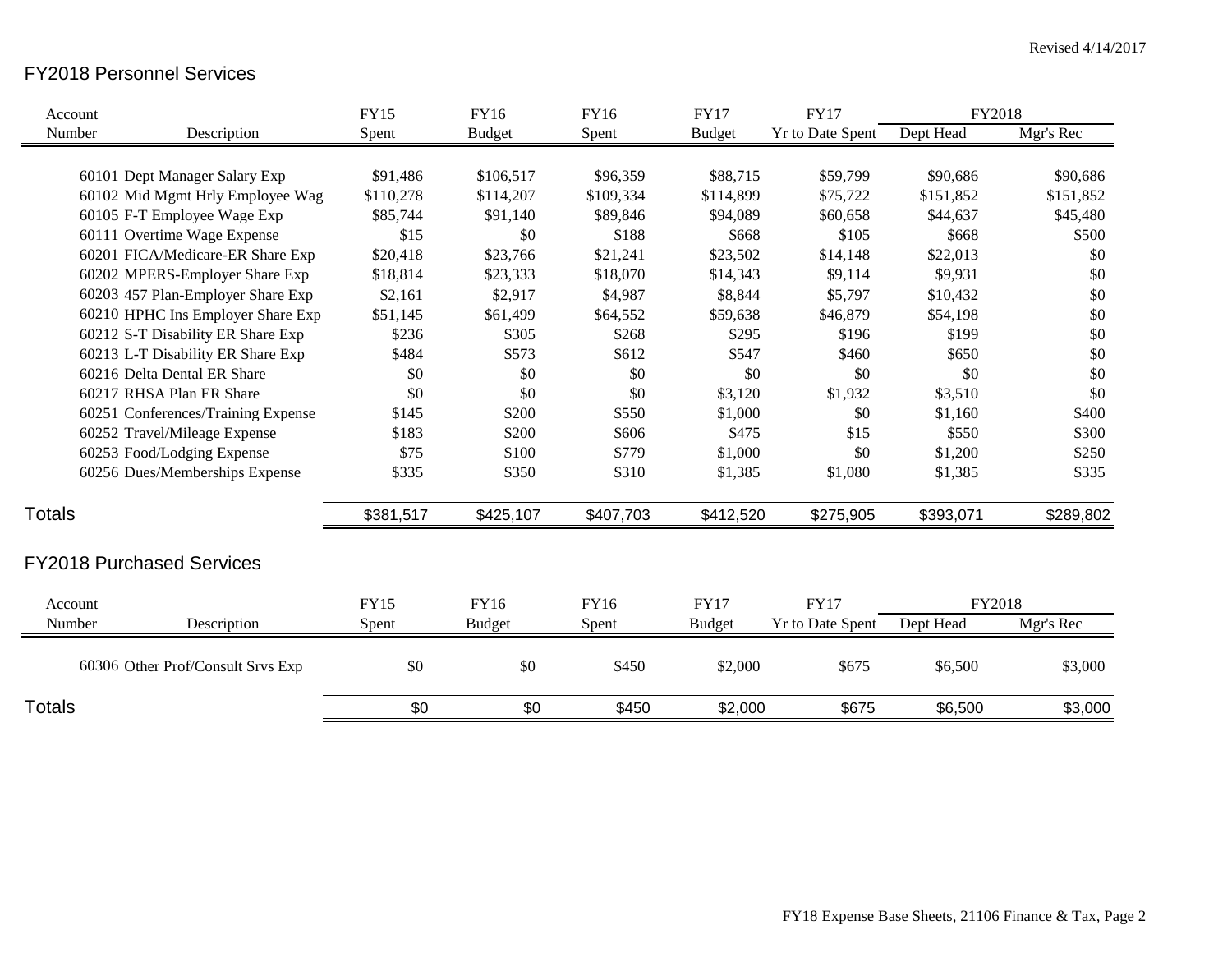# FY2018 Utilities & Fuel

| Account<br>Number | Description                                                            | <b>FY15</b><br>Spent | FY16<br><b>Budget</b> | FY16<br>Spent  | <b>FY17</b>                  | <b>FY17</b><br>Budget Yr to Date Spent | FY2018<br>Dept Head | Mgr's Rec      |
|-------------------|------------------------------------------------------------------------|----------------------|-----------------------|----------------|------------------------------|----------------------------------------|---------------------|----------------|
|                   | 60406 Fiber/Internet Expense                                           | \$0                  | \$0                   | \$0            | \$0                          | \$0                                    | \$837               | \$0            |
| <b>Totals</b>     | <b>FY2018 Other Operating Costs</b>                                    | \$0                  | \$0                   | \$0            | \$0                          | \$0                                    | \$837               | \$0            |
| Account<br>Number | Description                                                            | <b>FY15</b><br>Spent | FY16<br><b>Budget</b> | FY16<br>Spent  | <b>FY17</b><br><b>Budget</b> | <b>FY17</b><br><b>Yr to Date Spent</b> | FY2018<br>Dept Head | Mgr's Rec      |
|                   | 60500 Admin/Office Supp/Eqt Non-Ca<br>60501 Operating Supp/Eqt Non-Cap | \$838<br>\$0         | \$1,300<br>\$0        | \$2,948<br>\$0 | \$1,100<br>\$0               | \$708<br>\$0                           | \$4,000<br>\$0      | \$1,500<br>\$0 |
| <b>Totals</b>     |                                                                        | \$838                | \$1,300               | \$2,948        | \$1,100                      | \$708                                  | \$4,000             | \$1,500        |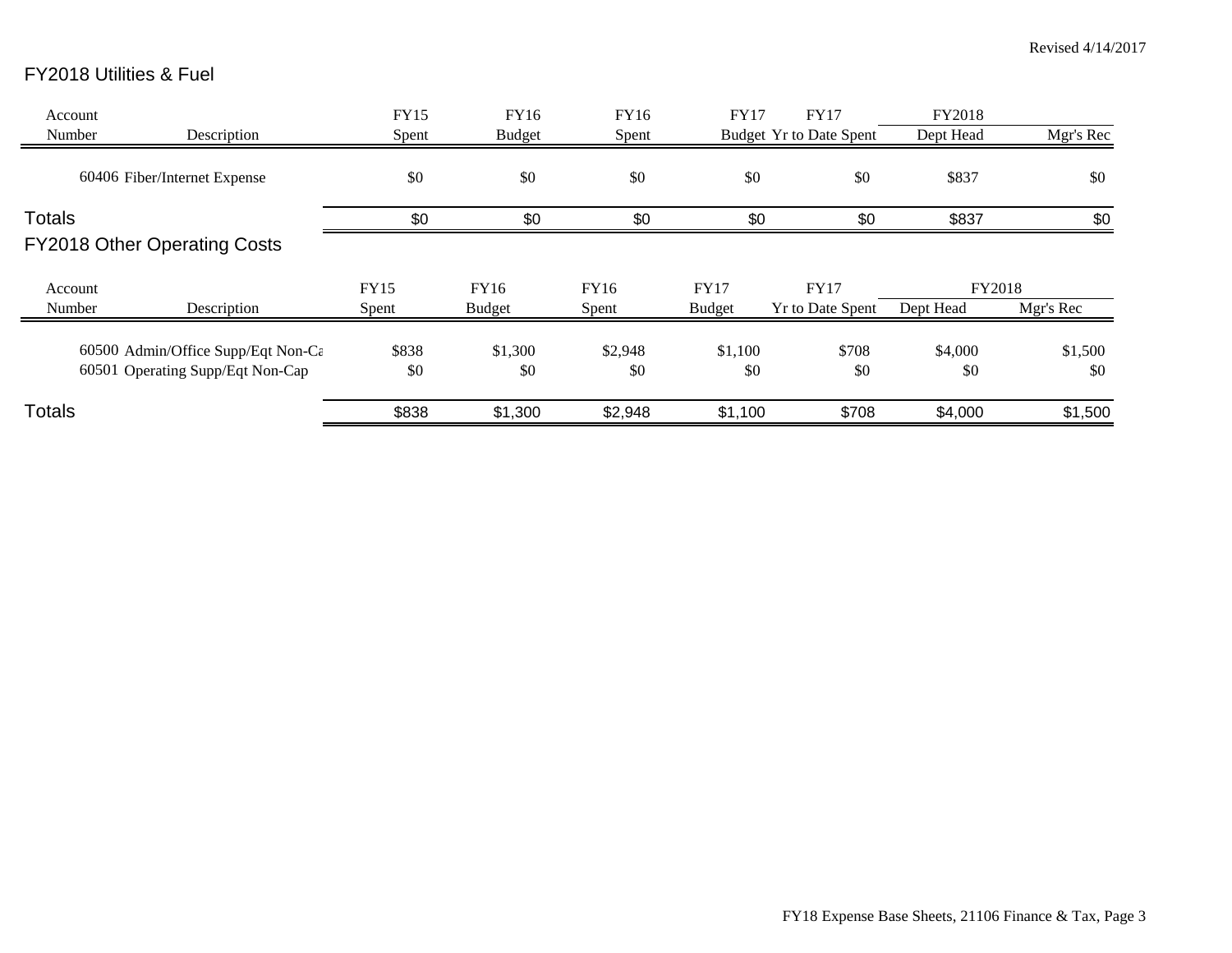#### DEPARTMENT PERSONAL SERVICES BUDGET WORKSHEET Fiscal Year 2018 BUDGET

DEPARTMENT: 21106 Finance

|                                 |              |                 | <b>YEAREND</b>    |                  |                     |                |                           |
|---------------------------------|--------------|-----------------|-------------------|------------------|---------------------|----------------|---------------------------|
|                                 |              |                 | <b>ANNUALIZED</b> |                  | <b>CITY MANAGER</b> | <b>COUNCIL</b> |                           |
| <b>CLASSIFICATION</b>           | <b>RANGE</b> | <b>POSITION</b> | <b>TOTAL</b>      | <b>REQUESTED</b> | RECOMMEND.          | APPROP.        | <b>NAME</b>               |
|                                 |              |                 |                   |                  |                     |                |                           |
| <b>Tax Collector</b>            |              |                 | 59,956.72         | 60,187.32        | 60,187.32           |                | <b>KRISTY CYR</b>         |
| <b>Staff Accountant</b>         |              |                 | 64,531.25         | 64,779.44        | 64,779.44           |                | <b>GERALDINE MATHERNE</b> |
| <b>Finance Clerk</b>            |              |                 | 45,305.58         | 45,479.84        | 45,479.84           |                | <b>MARY ROBERGE</b>       |
| <b>Finance Director</b>         |              |                 | 90,338.12         | 90,685.58        | 90,685.58           |                | vacant                    |
| Comptroller                     |              |                 | 26,782.11         | 26,885.12        | 26,885.12           |                | <b>RICHARD DUTREMBLE</b>  |
|                                 |              |                 |                   |                  |                     |                |                           |
| <b>TOTAL BUDGETED POSITIONS</b> | #REF!        |                 | 286,913.79        | 288,017.30       | 288,017.30          | 0.00           |                           |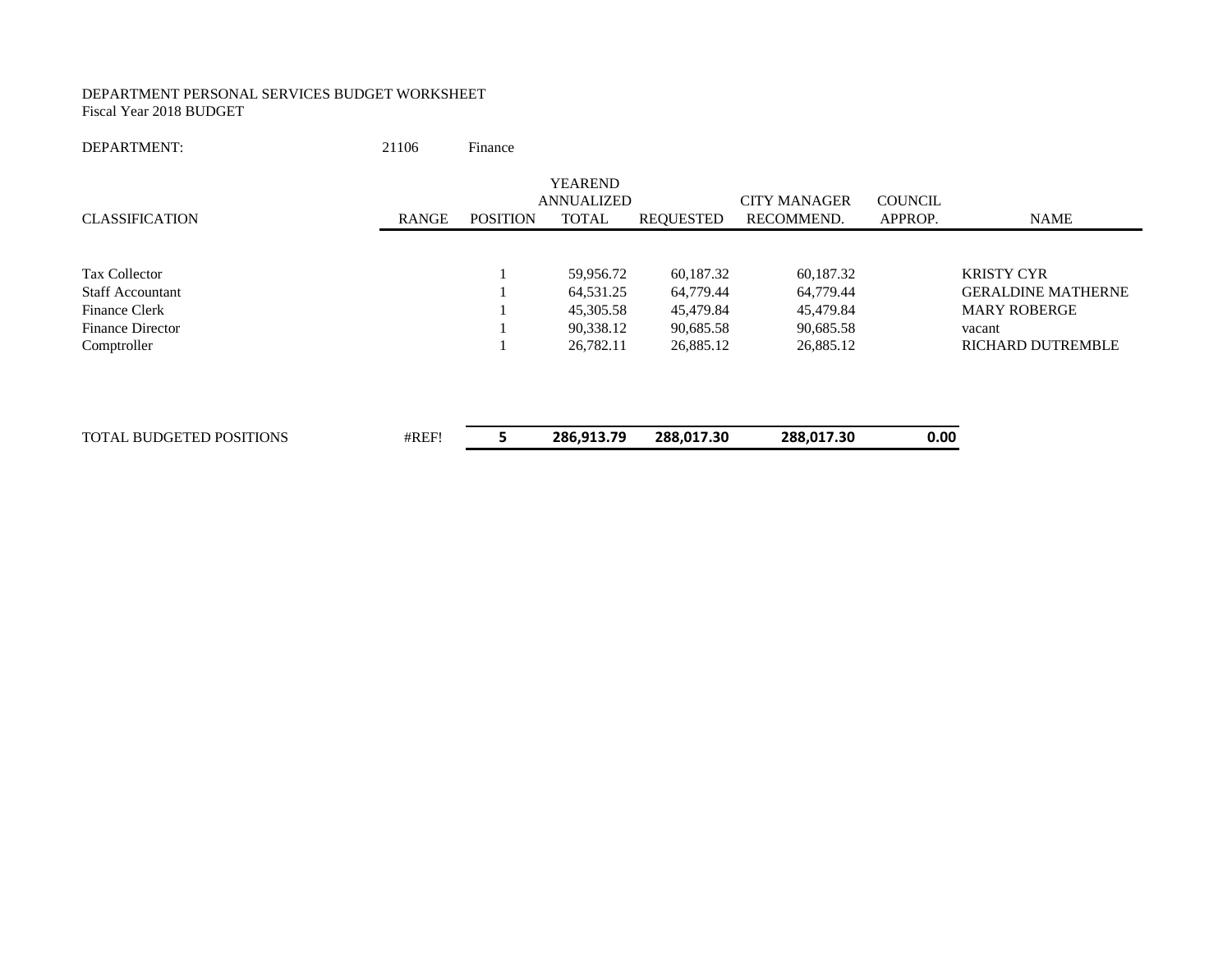

April 14, 2017 **Department:** Finance

Account Title: Dept Manager Salary Exp

Department Number: 21106 21106 Account Number: 60101

| FY2015      | FY 2016       | FY 2016     | FY 2017       | FY 2017       |
|-------------|---------------|-------------|---------------|---------------|
| Actual      | <b>Budget</b> | Actual      | <b>Budget</b> | Est. Expended |
|             |               |             |               |               |
| \$91,485.62 | \$106,517.00  | \$96,359.13 | \$88,715.00   | \$90,201.12   |

| FY-2018       | Department  | City Mgr       | Council | Increase   |
|---------------|-------------|----------------|---------|------------|
|               | Reauest     | Recommendation | Action  | (Decrease) |
| <b>Budget</b> | \$90,685.58 | \$90,685.58    |         | \$1,970.58 |

**Support for Budget Request:** Provide justification for the budget request using as much detail as possible to support it. Examples of acceptable support include unit costs, quantity estimates, price quotes, etc. Requests based solely on a percentage increase above the previous budget will not be accepted. Use additional sheets if necessary.

Finance Director salary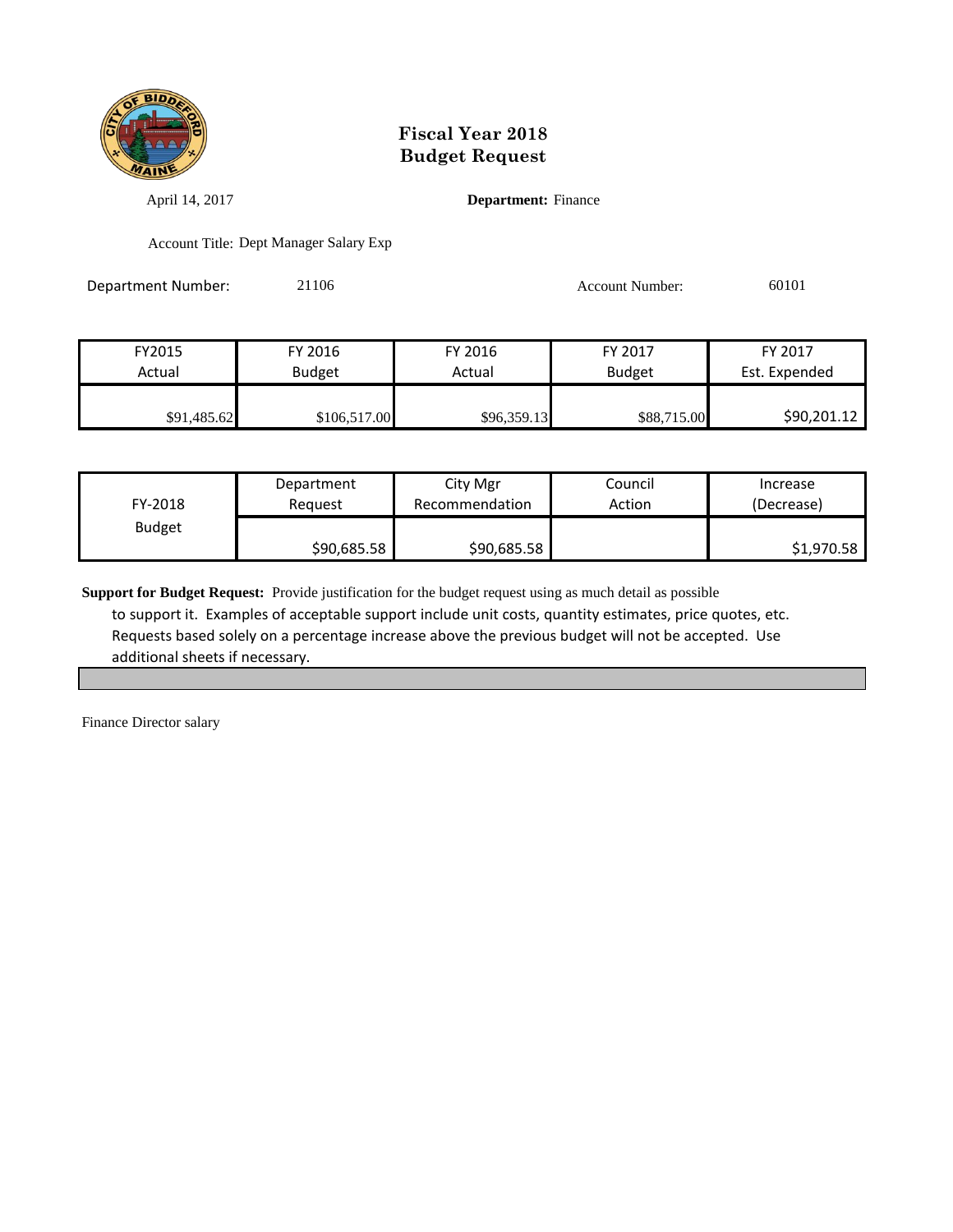

April 14, 2017 **Department:** Finance

Account Title: Mid Mgmt Hrly Employee Wage Ex

Department Number: 21106 21106 Account Number: 60102

| FY2015       | FY 2016       | FY 2016      | FY 2017       | FY 2017       |
|--------------|---------------|--------------|---------------|---------------|
| Actual       | <b>Budget</b> | Actual       | <b>Budget</b> | Est. Expended |
|              |               |              |               |               |
| \$110.277.51 | \$114,207.00  | \$109,333.77 | \$114,899.00  | \$115,272.88  |

| FY-2018       | Department   | City Mgr       | Council | Increase    |
|---------------|--------------|----------------|---------|-------------|
|               | Reauest      | Recommendation | Action  | (Decrease)  |
| <b>Budget</b> | \$151,851.89 | \$151,851.89   |         | \$36,952.89 |

**Support for Budget Request:** Provide justification for the budget request using as much detail as possible to support it. Examples of acceptable support include unit costs, quantity estimates, price quotes, etc. Requests based solely on a percentage increase above the previous budget will not be accepted. Use additional sheets if necessary.

This year includes Comptroller for .5 FTE.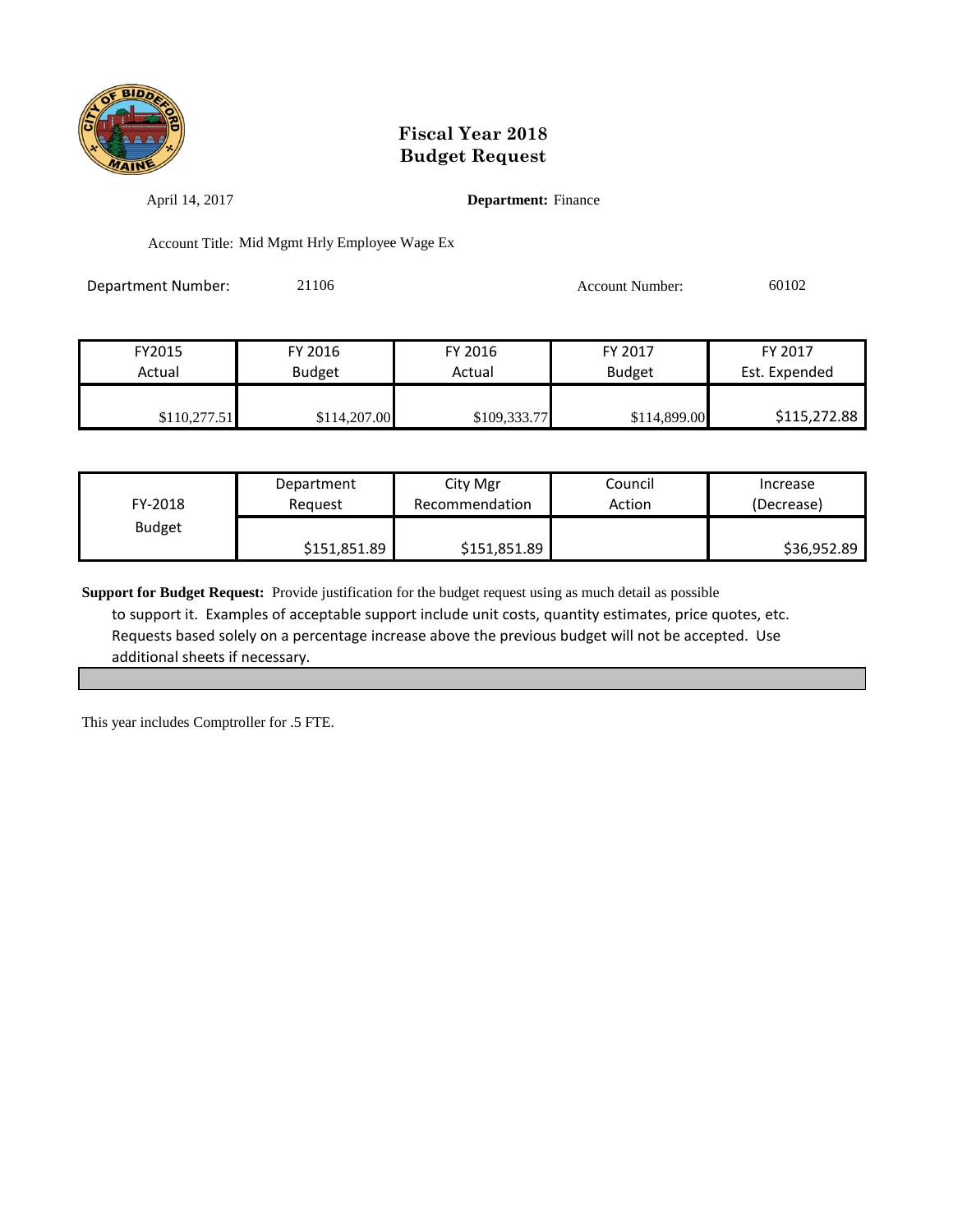

April 14, 2017 **Department:** Finance

Account Title: F-T Employee Wage Exp

Department Number: 21106 21106 Account Number: 60105

| FY2015      | FY 2016       | FY 2016     | FY 2017       | FY 2017       |
|-------------|---------------|-------------|---------------|---------------|
| Actual      | <b>Budget</b> | Actual      | <b>Budget</b> | Est. Expended |
|             |               |             |               |               |
| \$85,744.03 | \$91,140.00   | \$89,846.31 | \$94,089.00   | \$93,035.27   |

| FY-2018       | Department  | City Mgr       | Council | Increase     |
|---------------|-------------|----------------|---------|--------------|
|               | Reauest     | Recommendation | Action  | (Decrease)   |
| <b>Budget</b> | \$44,637.26 | \$45,479.84    |         | (548,609.16) |

**Support for Budget Request:** Provide justification for the budget request using as much detail as possible to support it. Examples of acceptable support include unit costs, quantity estimates, price quotes, etc. Requests based solely on a percentage increase above the previous budget will not be accepted. Use additional sheets if necessary.

Amber St. Ours was moved to Clerk's budget.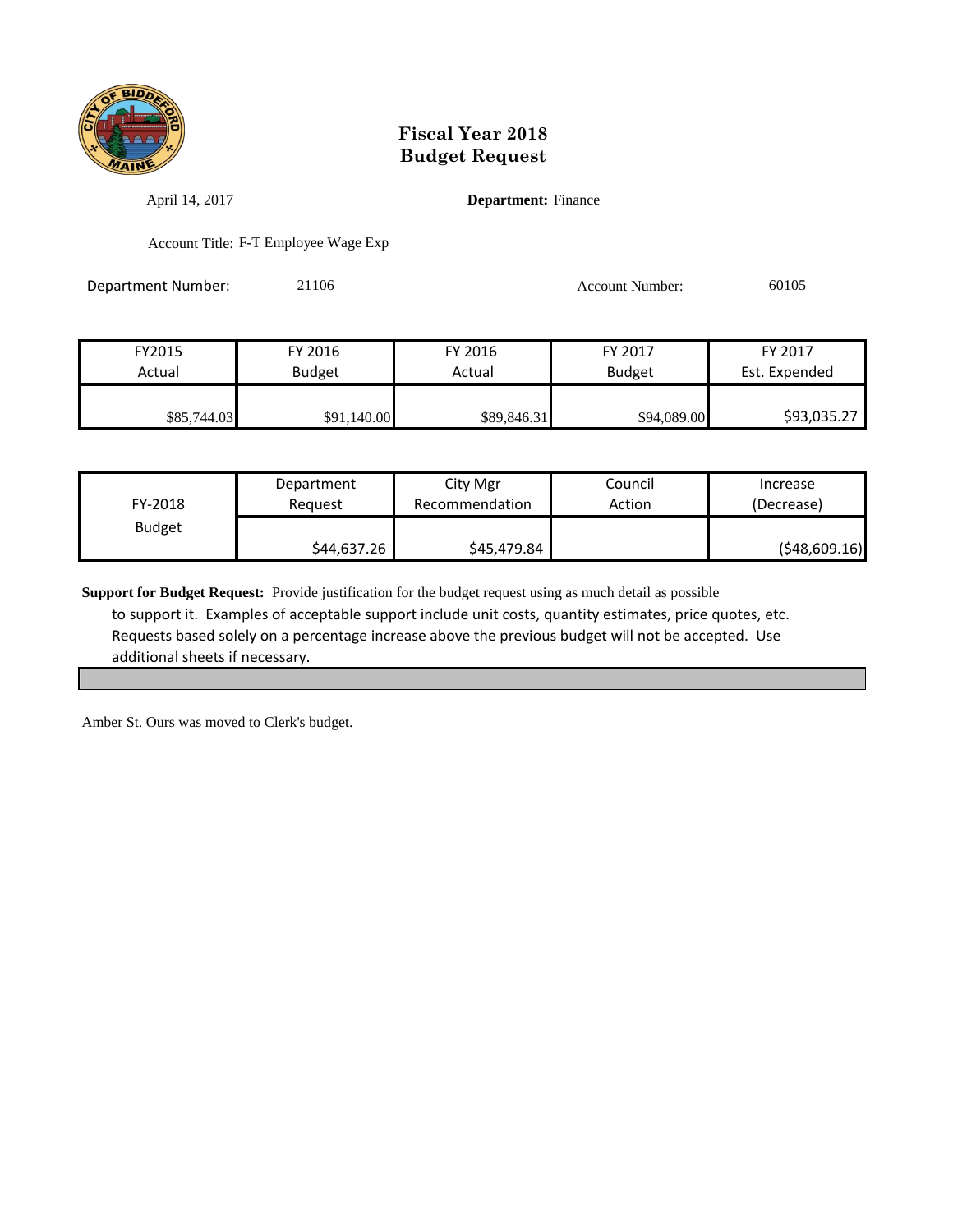

April 14, 2017 **Department:** Finance

Account Title: Overtime Wage Expense

Department Number: 21106 21106 Account Number: 60111

| FY2015  | FY 2016 | FY 2016  | FY 2017       | FY 2017       |
|---------|---------|----------|---------------|---------------|
| Actual  | Budget  | Actual   | <b>Budget</b> | Est. Expended |
|         |         |          |               |               |
| \$14.84 | \$0.00  | \$187.97 | \$668.00      | \$500.00      |

| FY-2018       | Department | City Mgr       | Council | Increase   |
|---------------|------------|----------------|---------|------------|
|               | Reauest    | Recommendation | Action  | (Decrease) |
| <b>Budget</b> | \$668.00∣  | \$500.00       |         | (\$168.00) |

**Support for Budget Request:** Provide justification for the budget request using as much detail as possible to support it. Examples of acceptable support include unit costs, quantity estimates, price quotes, etc. Requests based solely on a percentage increase above the previous budget will not be accepted. Use additional sheets if necessary.

Overtime needed occasionally, depending on circumstances.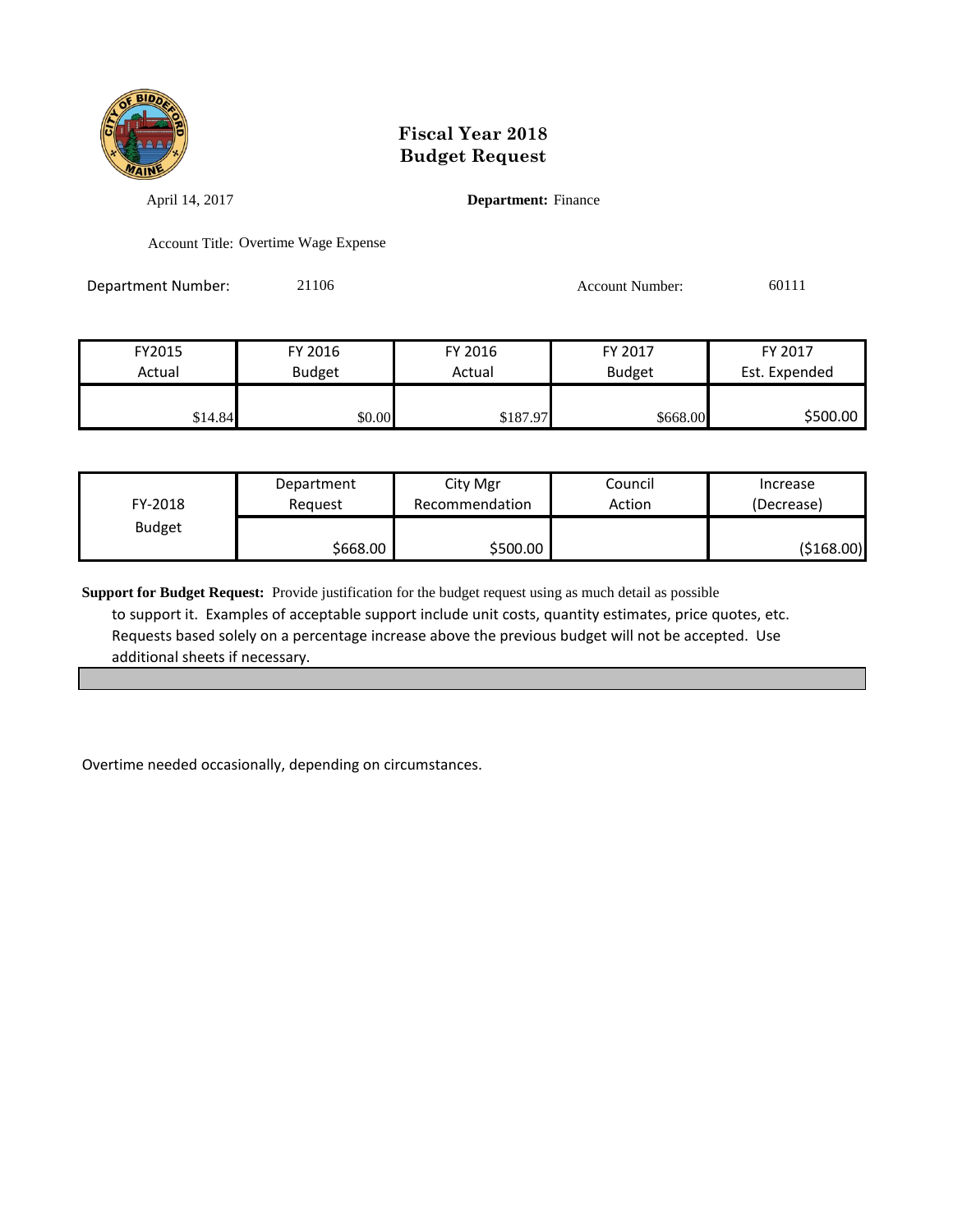

April 14, 2017 **Department:** Finance

Account Title: FICA/Medicare-ER Share Exp

Department Number: 21106 2010 2010 Account Number: 60201

| FY2015      | FY 2016       | FY 2016     | FY 2017     | FY 2017       |
|-------------|---------------|-------------|-------------|---------------|
| Actual      | <b>Budget</b> | Actual      | Budget      | Est. Expended |
|             |               |             |             |               |
| \$20,417.91 | \$23,766.00   | \$21,240.99 | \$23,502.00 | \$21,799.49   |

| FY-2018       | Department  | City Mgr       | Council | Increase   |
|---------------|-------------|----------------|---------|------------|
|               | Reauest     | Recommendation | Action  | (Decrease) |
| <b>Budget</b> | \$22,012.91 | \$23,168.08    |         | (\$333.92) |

**Support for Budget Request:** Provide justification for the budget request using as much detail as possible to support it. Examples of acceptable support include unit costs, quantity estimates, price quotes, etc. Requests based solely on a percentage increase above the previous budget will not be accepted. Use additional sheets if necessary.

Benefits cost based on wages.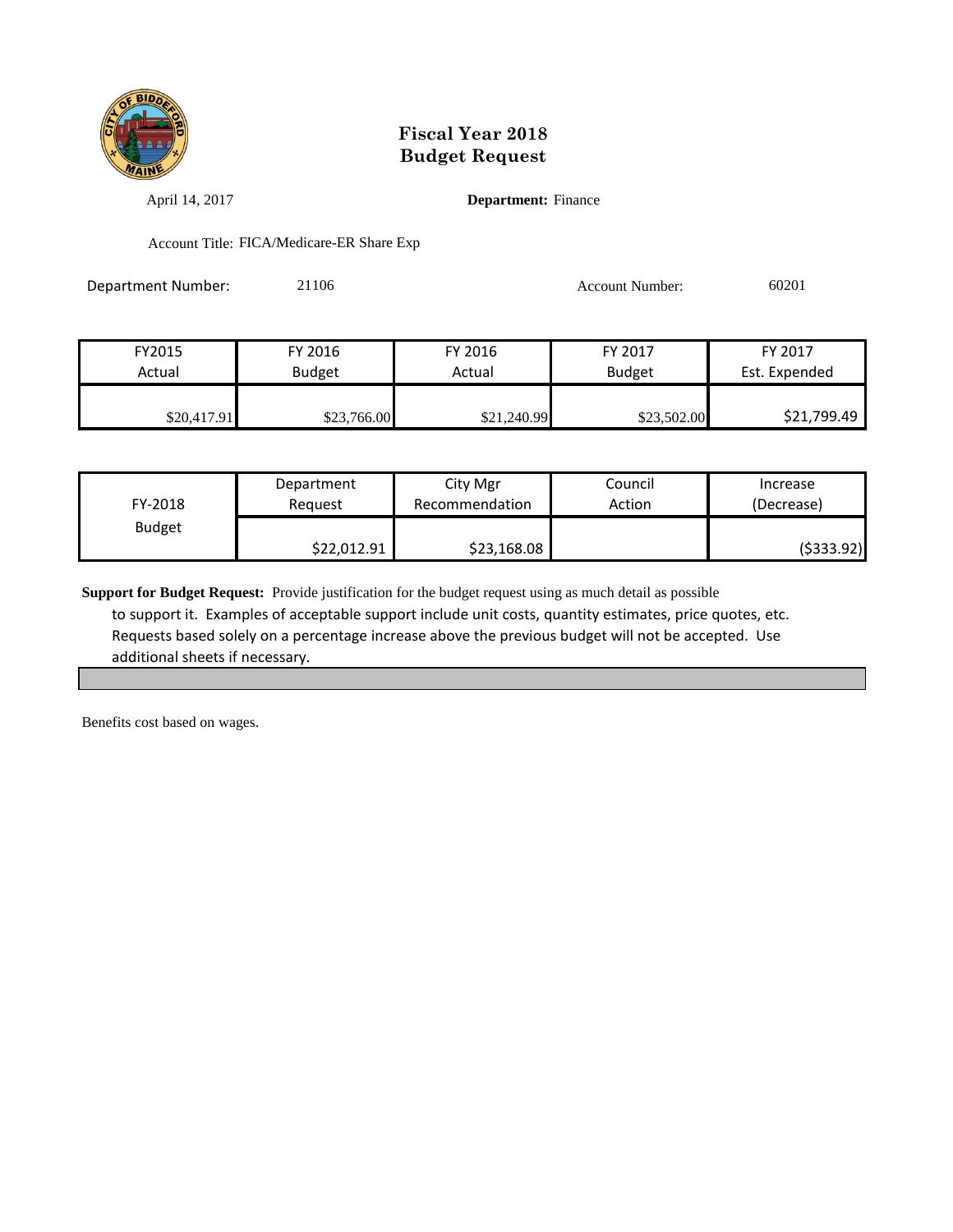

April 14, 2017 **Department:** Finance

Account Title: MPERS-Employer Share Exp

Department Number: 21106 20202 Account Number: 60202

| FY2015      | FY 2016       | FY 2016     | FY 2017       | FY 2017       |
|-------------|---------------|-------------|---------------|---------------|
| Actual      | <b>Budget</b> | Actual      | <b>Budget</b> | Est. Expended |
|             |               |             |               |               |
| \$18,813.91 | \$23,333.00   | \$18,069.79 | \$14,343.00   | \$13,844.17   |

| FY-2018       | Department | City Mgr       | Council | Increase    |
|---------------|------------|----------------|---------|-------------|
|               | Reauest    | Recommendation | Action  | (Decrease)  |
| <b>Budget</b> | \$9,930.76 | \$10,544.34    |         | (53,798.66) |

**Support for Budget Request:** Provide justification for the budget request using as much detail as possible to support it. Examples of acceptable support include unit costs, quantity estimates, price quotes, etc. Requests based solely on a percentage increase above the previous budget will not be accepted. Use additional sheets if necessary.

Benefits cost based on wages.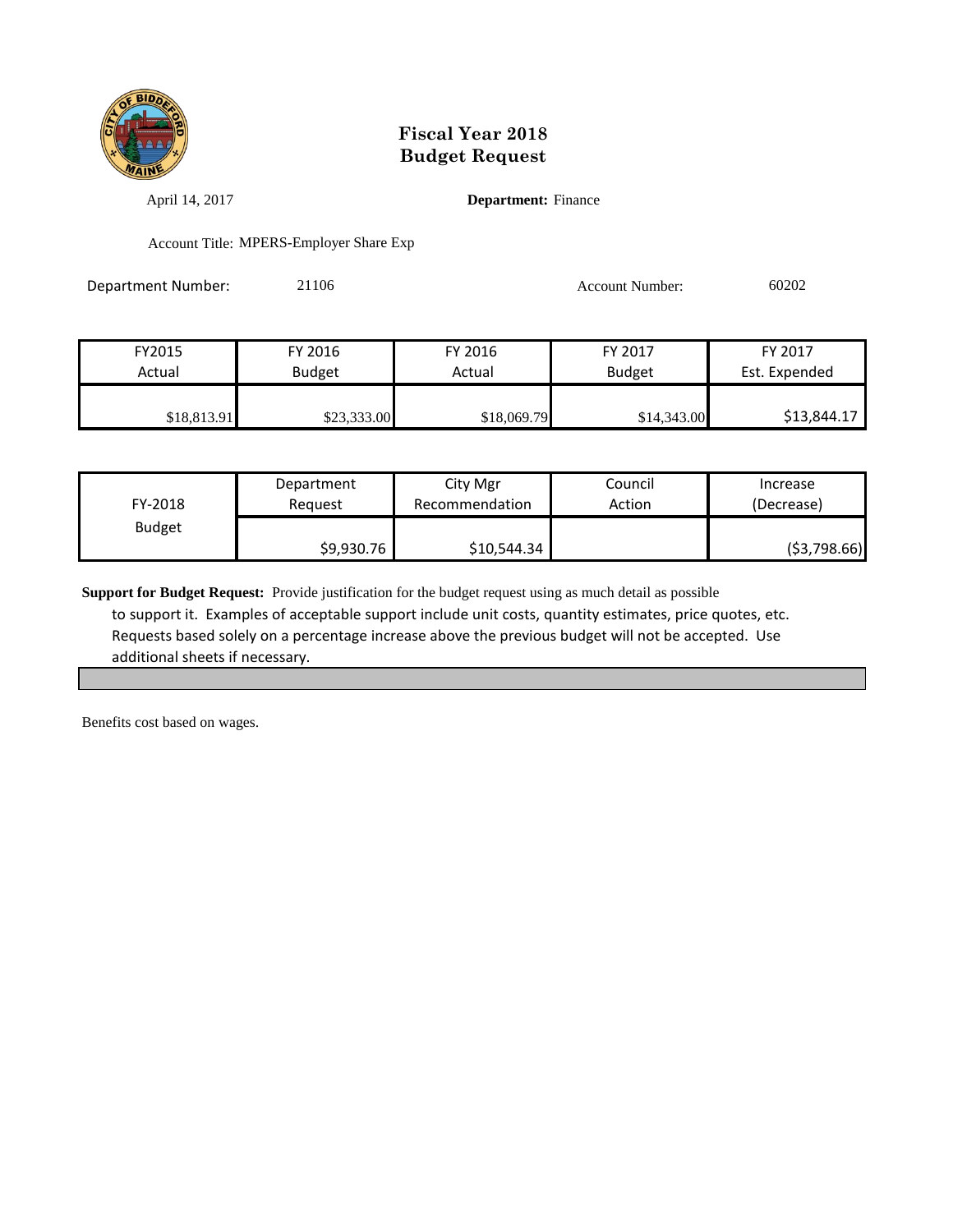

April 14, 2017 **Department:** Finance

Account Title: 457 Plan-Employer Share Exp

Department Number: 21106 2010 2010 Account Number: 60203

| FY2015     | FY 2016       | FY 2016    | FY 2017       | FY 2017       |
|------------|---------------|------------|---------------|---------------|
| Actual     | <b>Budget</b> | Actual     | <b>Budget</b> | Est. Expended |
|            |               |            |               |               |
| \$2,160.96 | \$2,917.00    | \$4,987.48 | \$8,844.00    | \$8,875.42    |

| FY-2018       | Department  | City Mgr       | Council | Increase   |
|---------------|-------------|----------------|---------|------------|
|               | Reguest     | Recommendation | Action  | (Decrease) |
| <b>Budget</b> | \$10,432.36 | \$15,936.93    |         | \$7,092.93 |

**Support for Budget Request:** Provide justification for the budget request using as much detail as possible to support it. Examples of acceptable support include unit costs, quantity estimates, price quotes, etc. Requests based solely on a percentage increase above the previous budget will not be accepted. Use additional sheets if necessary.

Benefits cost based on wages.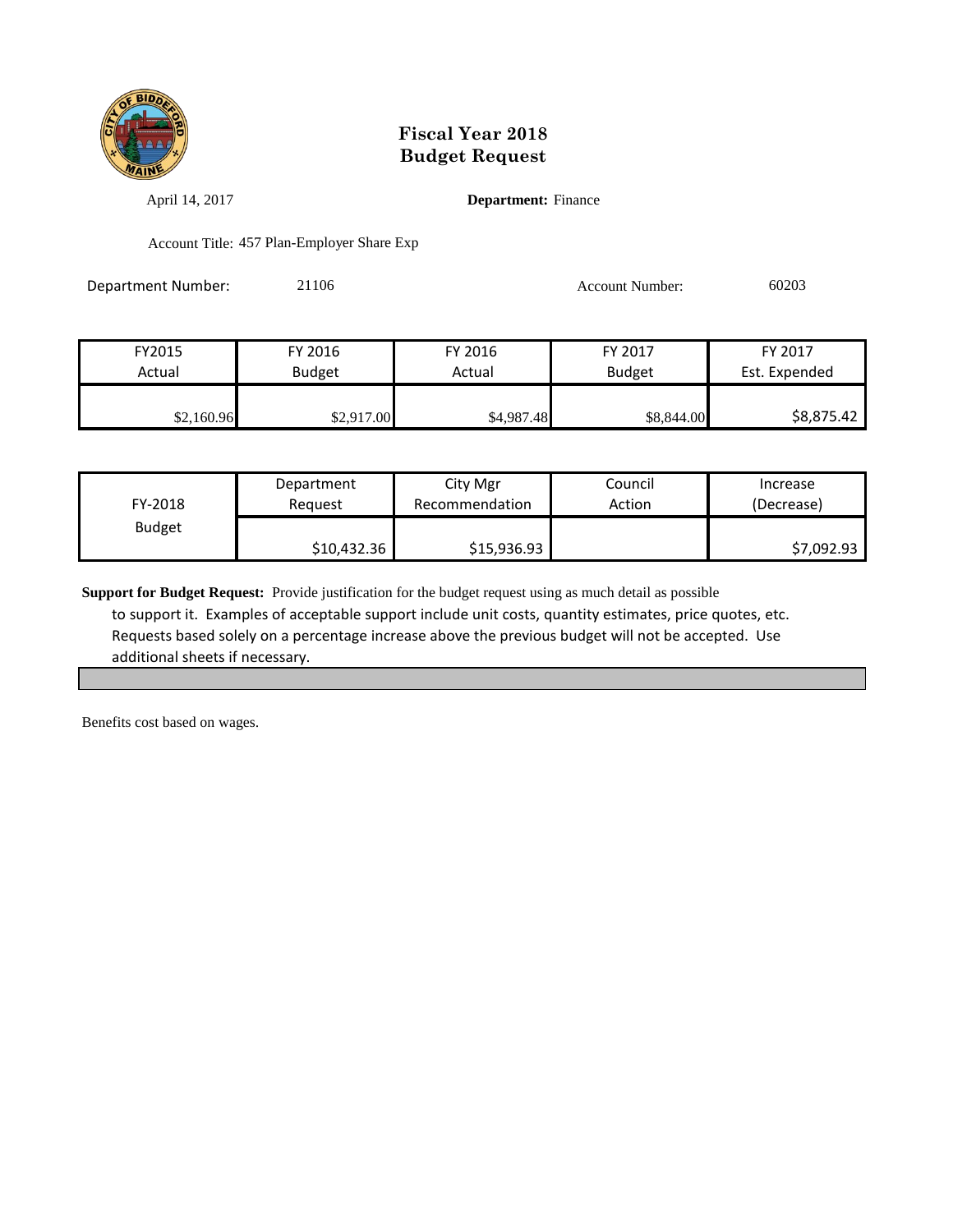

April 14, 2017 **Department:** Finance

Account Title: HPHC Ins Employer Share Exp

Department Number: 21106 21106 Account Number: 60210

| FY2015      | FY 2016       | FY 2016     | FY 2017       | FY 2017       |
|-------------|---------------|-------------|---------------|---------------|
| Actual      | <b>Budget</b> | Actual      | <b>Budget</b> | Est. Expended |
|             |               |             |               |               |
| \$51,144.58 | \$61,499.00   | \$64,552.24 | \$59,638.00   | \$75,647.78   |

| FY-2018       | Department  | City Mgr       | Council | Increase     |
|---------------|-------------|----------------|---------|--------------|
|               | Reauest     | Recommendation | Action  | (Decrease)   |
| <b>Budget</b> | \$54,198.24 | \$53,085.00    |         | (56, 553.00) |

**Support for Budget Request:** Provide justification for the budget request using as much detail as possible to support it. Examples of acceptable support include unit costs, quantity estimates, price quotes, etc. Requests based solely on a percentage increase above the previous budget will not be accepted. Use additional sheets if necessary.

Health insurance, all on HMOHRA plan, 3 singles, 1 families, except Finance Director on PPO 2people.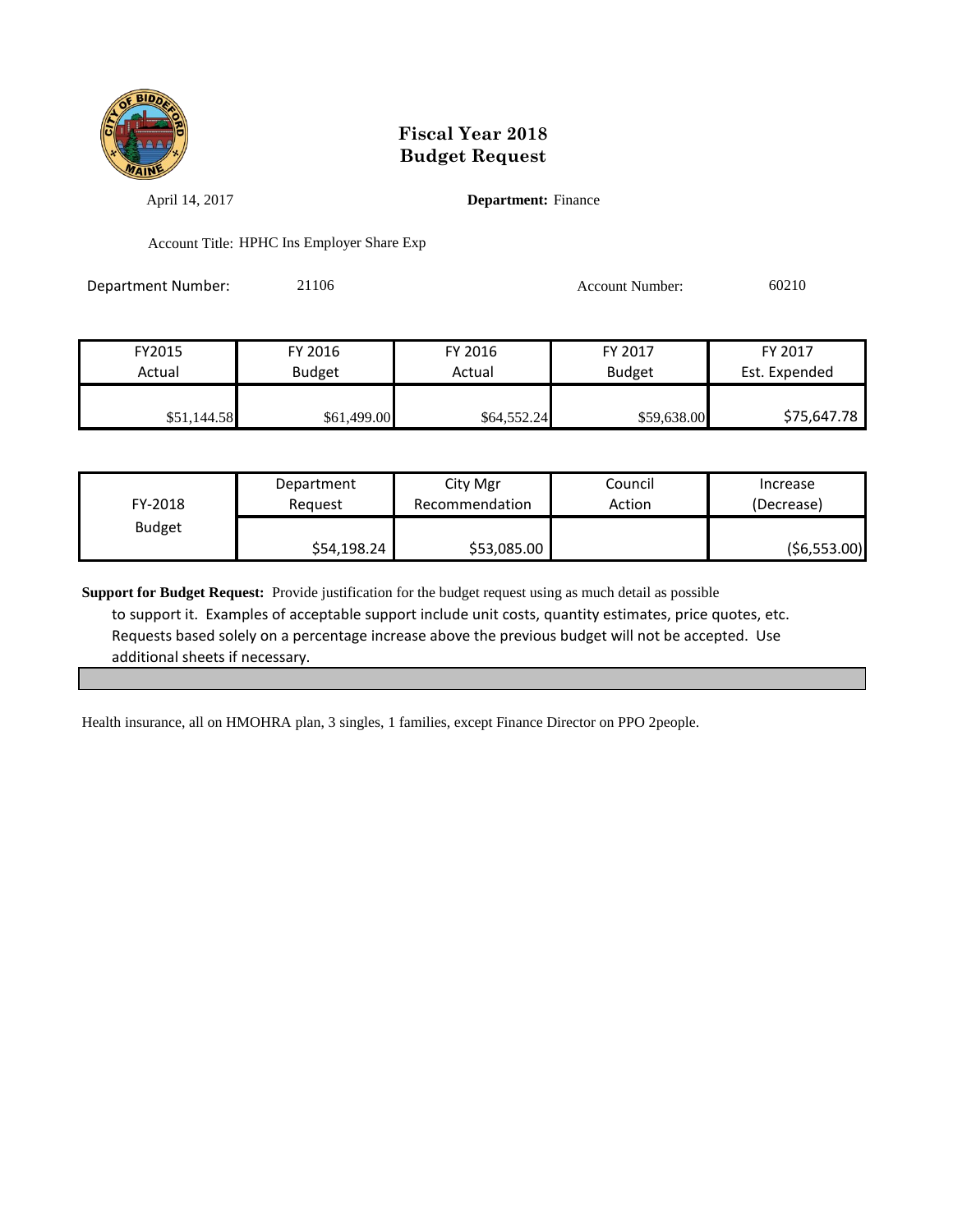

April 14, 2017 **Department:** Finance

Account Title: S-T Disability ER Share Exp

Department Number: 21106 212

| FY2015   | FY 2016       | FY 2016  | FY 2017       | FY 2017       |
|----------|---------------|----------|---------------|---------------|
| Actual   | <b>Budget</b> | Actual   | <b>Budget</b> | Est. Expended |
|          |               |          |               |               |
| \$236.25 | \$305.00      | \$268.32 | \$295.00      | \$155.01      |

| FY-2018       | Department | City Mgr       | Council | Increase   |
|---------------|------------|----------------|---------|------------|
|               | Reauest    | Recommendation | Action  | (Decrease) |
| <b>Budget</b> | \$198.51   | \$198.51       |         | (\$96.49)  |

**Support for Budget Request:** Provide justification for the budget request using as much detail as possible to support it. Examples of acceptable support include unit costs, quantity estimates, price quotes, etc. Requests based solely on a percentage increase above the previous budget will not be accepted. Use additional sheets if necessary.

Benefits cost based on wages and premiums.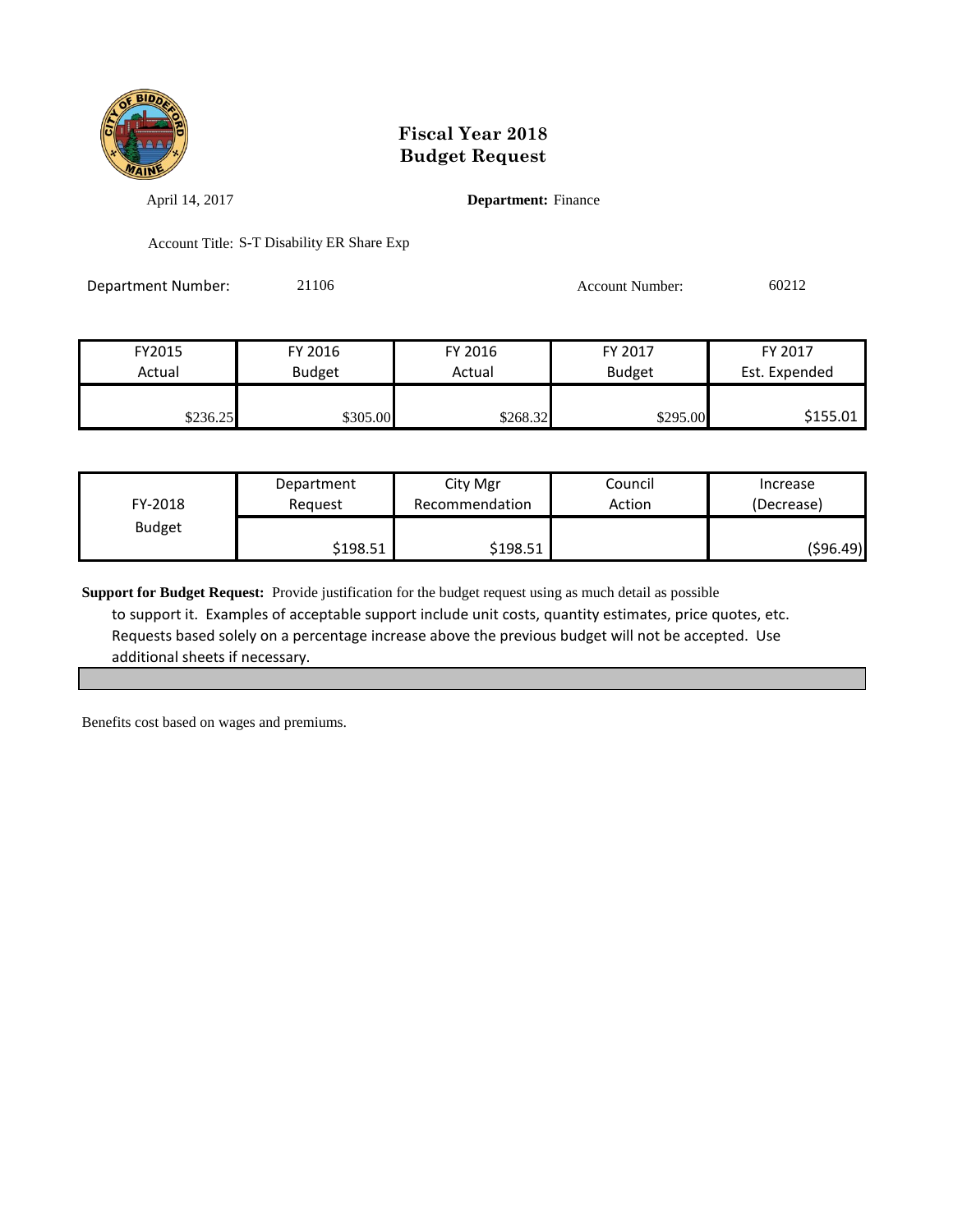

April 14, 2017 **Department:** Finance

Account Title: L-T Disability ER Share Exp

Department Number: 21106 21106 Account Number: 60213

FY2015 FY 2016 FY 2016 FY 2017 FY 2017 Actual Budget Actual Budget Est. Expended \$483.76 \$573.00 \$573.00 \$612.10 \$612.10 \$547.00 \$367.10

| FY-2018       | Department | City Mgr       | Council | Increase   |
|---------------|------------|----------------|---------|------------|
|               | Reauest    | Recommendation | Action  | (Decrease) |
| <b>Budget</b> | \$650.23   | \$680.25       |         | \$133.25   |

**Support for Budget Request:** Provide justification for the budget request using as much detail as possible to support it. Examples of acceptable support include unit costs, quantity estimates, price quotes, etc. Requests based solely on a percentage increase above the previous budget will not be accepted. Use additional sheets if necessary.

Benefits cost based on wages and premiums.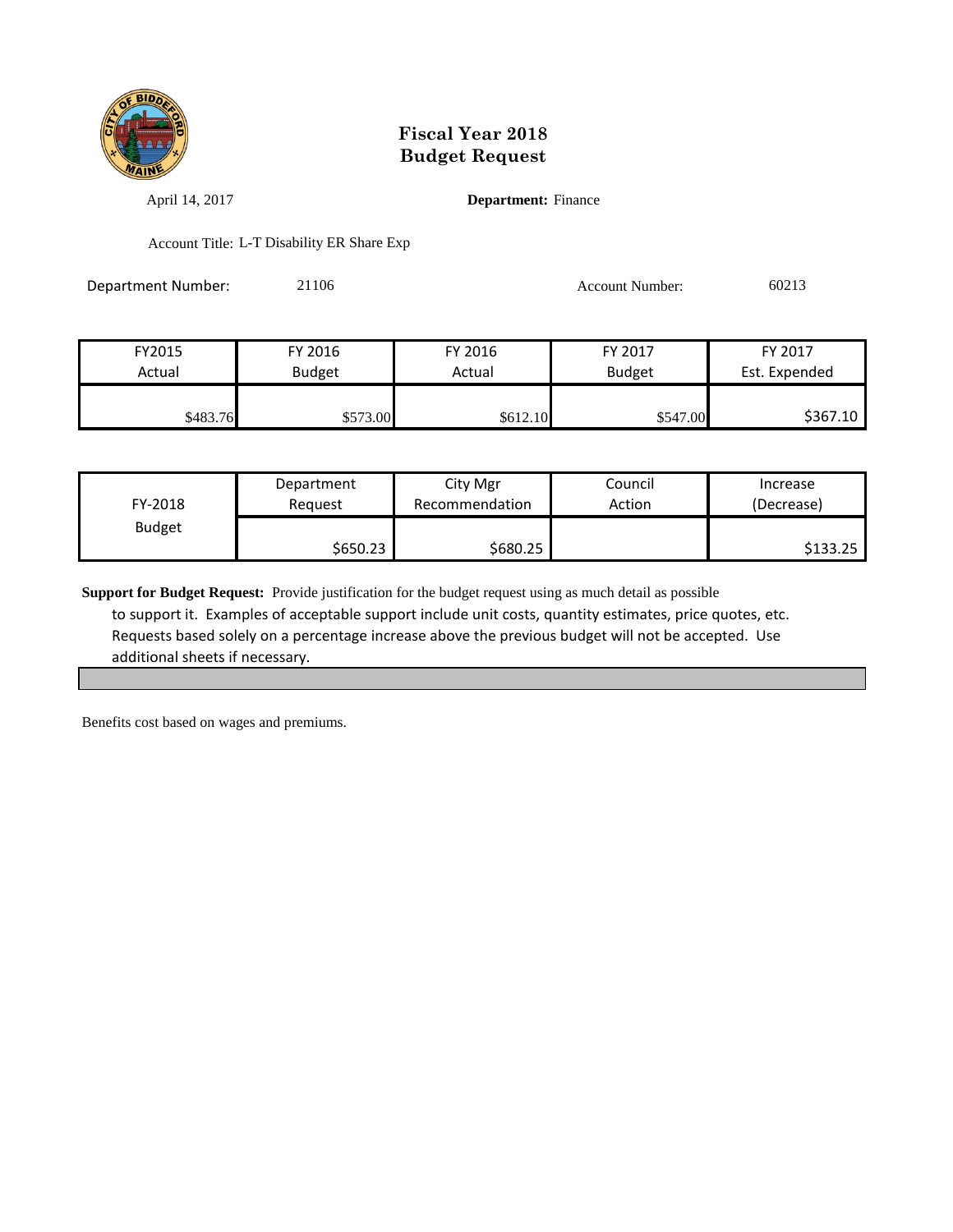

April 14, 2017 **Department:** Finance

Account Title: Delta Dental ER Share

Department Number: 21106 21106 Account Number: 60216

| FY2015 | FY 2016       | FY 2016 | FY 2017       | FY 2017       |
|--------|---------------|---------|---------------|---------------|
| Actual | <b>Budget</b> | Actual  | <b>Budget</b> | Est. Expended |
|        |               |         |               |               |
| \$0.00 | \$0.00        | \$0.00  | \$0.00        | \$0.00        |

| FY-2018       | Department | City Mgr       | Council | Increase   |
|---------------|------------|----------------|---------|------------|
|               | Reguest    | Recommendation | Action  | (Decrease) |
| <b>Budget</b> | \$0.00     | \$0.00         |         | \$0.00 l   |

**Support for Budget Request:** Provide justification for the budget request using as much detail as possible to support it. Examples of acceptable support include unit costs, quantity estimates, price quotes, etc. Requests based solely on a percentage increase above the previous budget will not be accepted. Use additional sheets if necessary.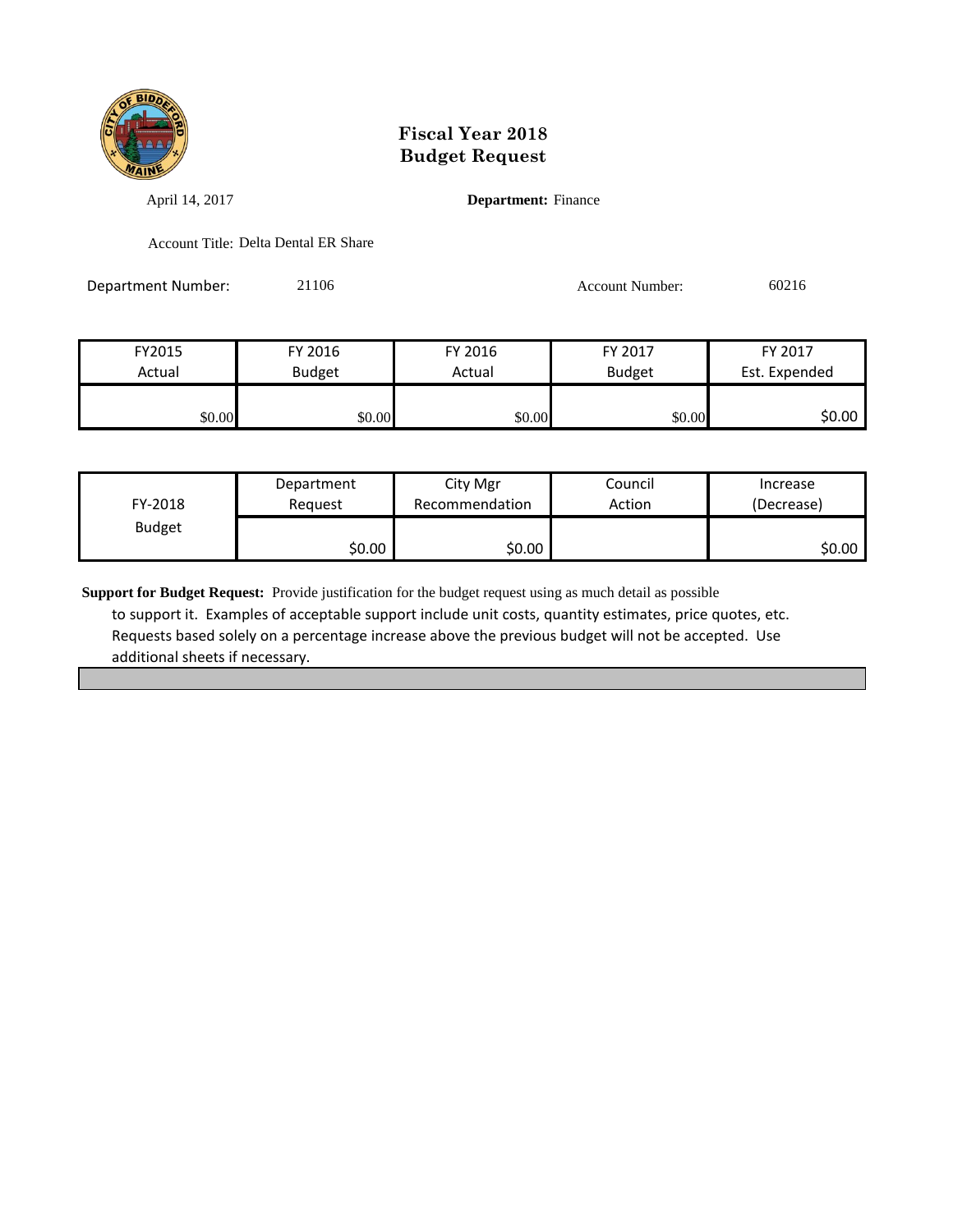

April 14, 2017 **Department:** Finance

Account Title: RHSA Plan ER Share

Department Number: 21106 21106 Account Number: 60217

| FY2015 | FY 2016       | FY 2016 | FY 2017       | FY 2017       |
|--------|---------------|---------|---------------|---------------|
| Actual | <b>Budget</b> | Actual  | <b>Budget</b> | Est. Expended |
|        |               |         |               |               |
| \$0.00 | \$0.00        | \$0.00  | \$3,120.00    | \$3,120.00    |

| FY-2018       | Department | City Mgr       | Council | Increase   |
|---------------|------------|----------------|---------|------------|
|               | Reauest    | Recommendation | Action  | (Decrease) |
| <b>Budget</b> | \$3,510.00 | \$3,510.00     |         | \$390.00   |

**Support for Budget Request:** Provide justification for the budget request using as much detail as possible to support it. Examples of acceptable support include unit costs, quantity estimates, price quotes, etc. Requests based solely on a percentage increase above the previous budget will not be accepted. Use additional sheets if necessary.

Four employees @ \$780 each.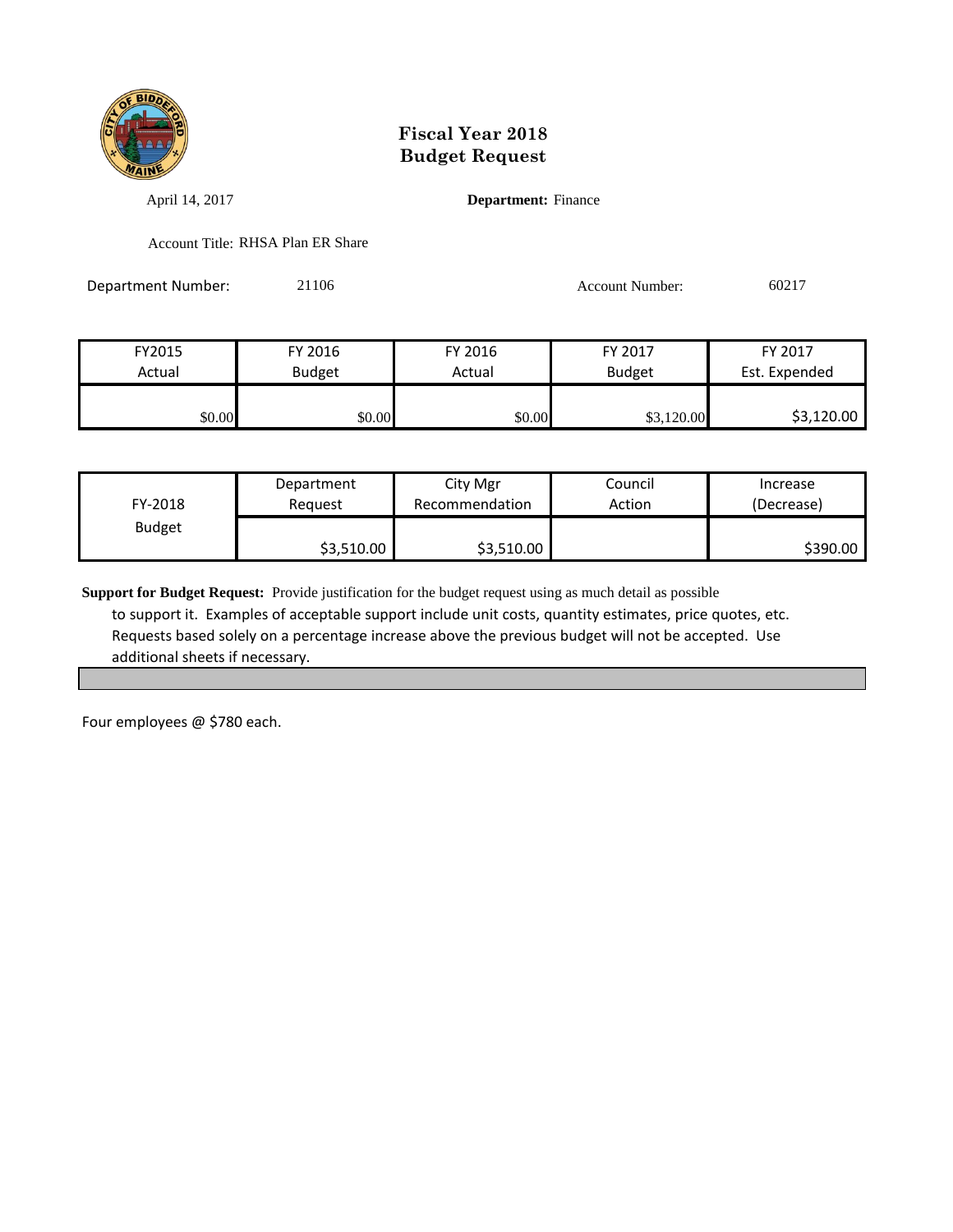

April 14, 2017 **Department:** Finance

Account Title: Conferences/Training Expense

Department Number: 21106 21106 Account Number: 60251

| FY2015   | FY 2016       | FY 2016  | FY 2017       | FY 2017       |
|----------|---------------|----------|---------------|---------------|
| Actual   | <b>Budget</b> | Actual   | <b>Budget</b> | Est. Expended |
|          |               |          |               |               |
| \$145.00 | \$200.00      | \$550.00 | \$1,000.00    | \$1,000.00    |

| FY-2018       | Department | City Mgr       | Council | Increase   |
|---------------|------------|----------------|---------|------------|
|               | Reauest    | Recommendation | Action  | (Decrease) |
| <b>Budget</b> | \$1,160.00 | \$400.00       |         | (\$600.00) |

**Support for Budget Request:** Provide justification for the budget request using as much detail as possible to support it. Examples of acceptable support include unit costs, quantity estimates, price quotes, etc. Requests based solely on a percentage increase above the previous budget will not be accepted. Use additional sheets if necessary.

Attendance at classes and seminars for job certifications and peer interaction.

| Examples from prior years, not all taken every year, depending on need: |             |
|-------------------------------------------------------------------------|-------------|
| Courses for Tax Collector certifications, 2 persons, 3 courses each     | <b>S240</b> |
| Maine GFOA seminars, 1 person, 3 seminars                               | \$120       |
| Maine State Bar Assoc. continuing legal ed courses, 2 seminars          | \$800       |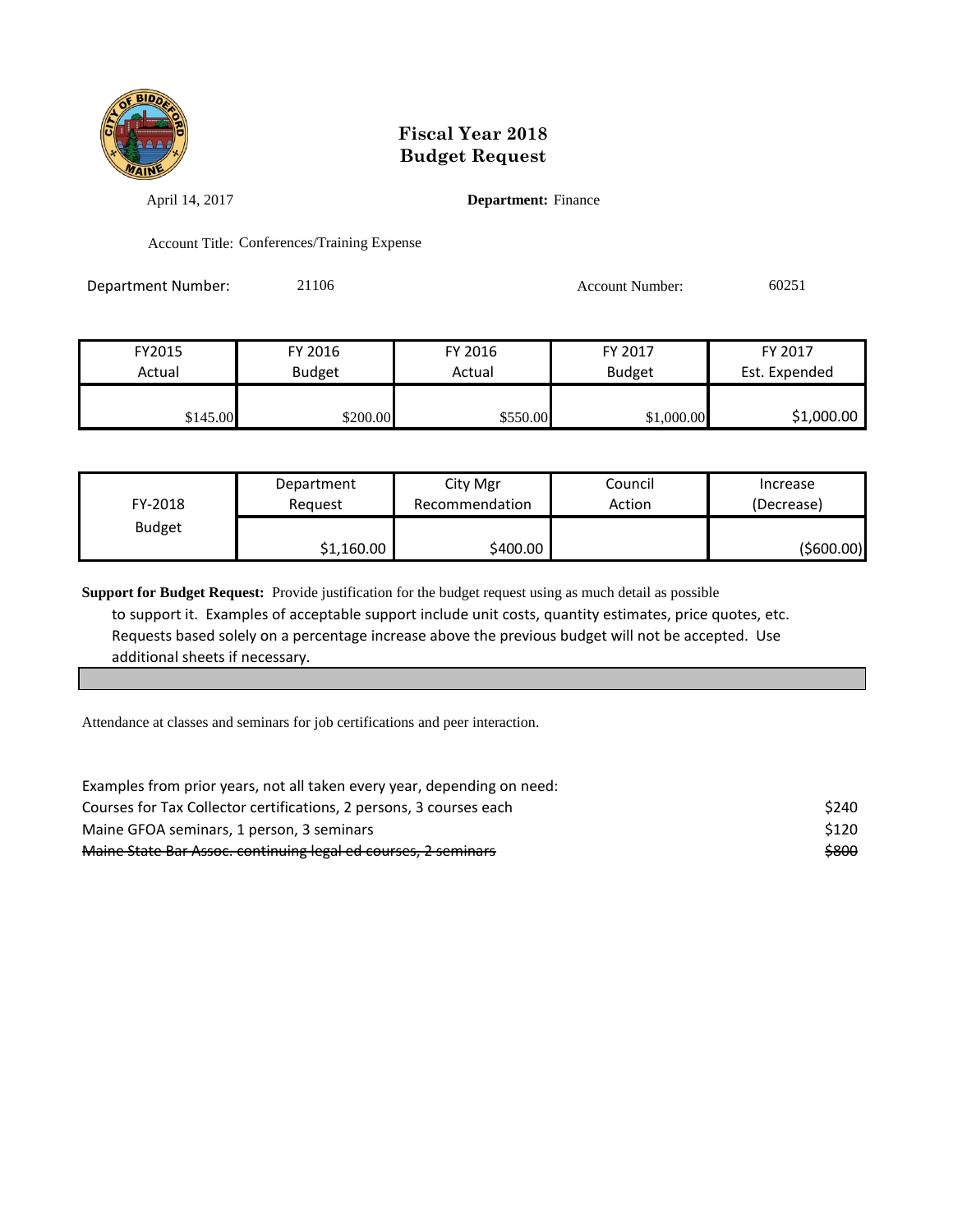

April 14, 2017 **Department:** Finance

Account Title: Travel/Mileage Expense

Department Number: 21106 21106 Account Number: 60252

| FY2015   | FY 2016  | FY 2016  | FY 2017       | FY 2017       |
|----------|----------|----------|---------------|---------------|
| Actual   | Budget   | Actual   | <b>Budget</b> | Est. Expended |
|          |          |          |               |               |
| \$182.84 | \$200.00 | \$605.79 | \$475.00      | \$621.00      |

| FY-2018       | Department | City Mgr       | Council | Increase   |
|---------------|------------|----------------|---------|------------|
|               | Reauest    | Recommendation | Action  | (Decrease) |
| <b>Budget</b> | \$550.00   | \$300.00       |         | (\$175.00) |

**Support for Budget Request:** Provide justification for the budget request using as much detail as possible to support it. Examples of acceptable support include unit costs, quantity estimates, price quotes, etc. Requests based solely on a percentage increase above the previous budget will not be accepted. Use additional sheets if necessary.

Mileage and tolls for using personal vehicles to attend trainings/conferences. Increase requested to give new Finance Director an opportunity to attend basic level training and Maine State Bar Association annual seminar in Bar Harbor.

*elimination of maine bar support*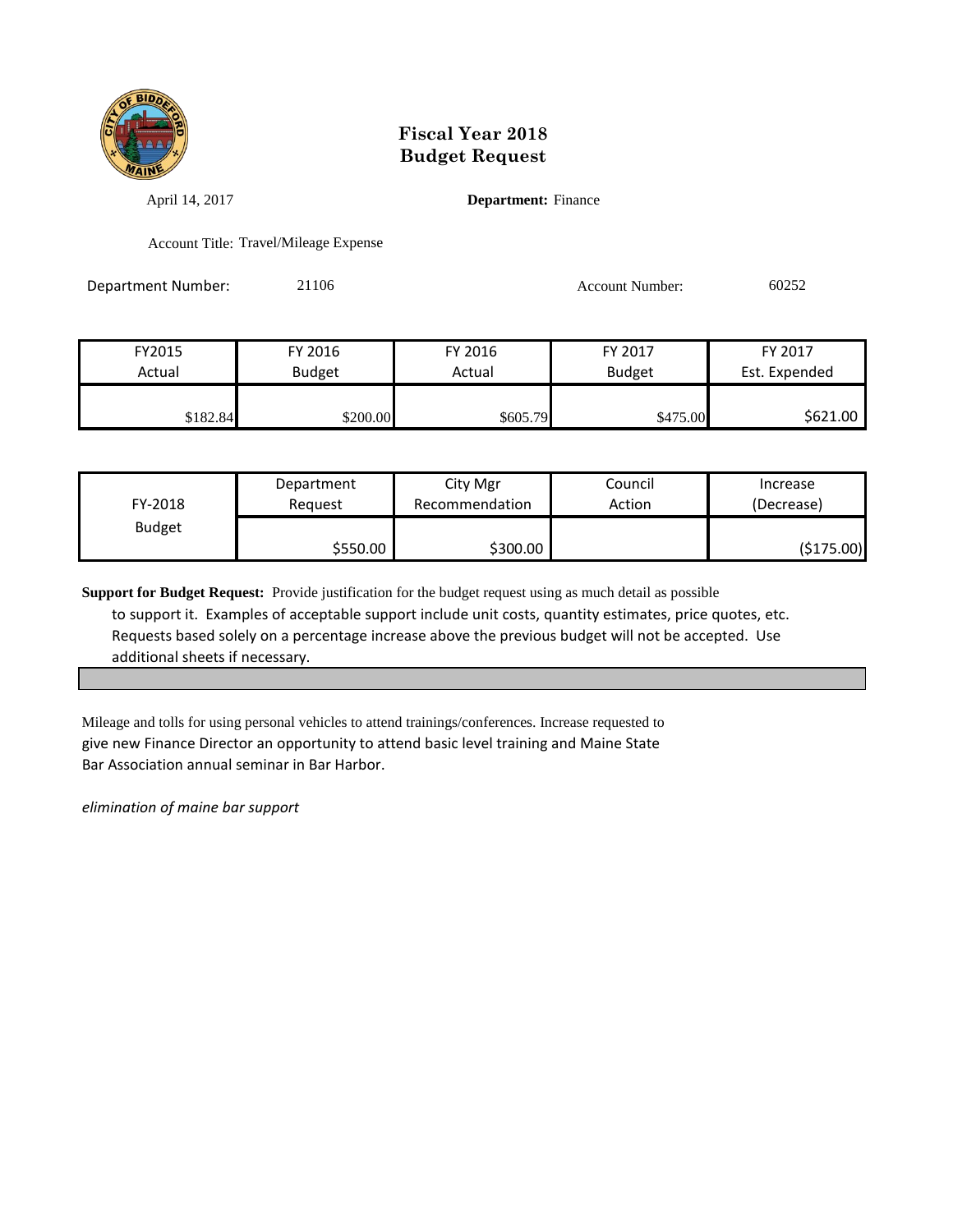

April 14, 2017 **Department:** Finance

Account Title: Food/Lodging Expense

Department Number: 21106 21106 Account Number: 60253

| FY2015  | FY 2016       | FY 2016  | FY 2017       | FY 2017       |
|---------|---------------|----------|---------------|---------------|
| Actual  | <b>Budget</b> | Actual   | <b>Budget</b> | Est. Expended |
|         |               |          |               |               |
| \$74.52 | \$100.00      | \$779.41 | \$1,000.00    | \$1,100.00    |

| FY-2018       | Department | City Mgr       | Council | Increase   |
|---------------|------------|----------------|---------|------------|
|               | Reauest    | Recommendation | Action  | (Decrease) |
| <b>Budget</b> | \$1,200.00 | \$250.00       |         | (\$750.00) |

**Support for Budget Request:** Provide justification for the budget request using as much detail as possible to support it. Examples of acceptable support include unit costs, quantity estimates, price quotes, etc. Requests based solely on a percentage increase above the previous budget will not be accepted. Use additional sheets if necessary.

Food and/or lodging offered when attending training/conference more than a two hour ride away.

This does happen frequently, but needs to be provided for as often a class is only offered in Bangor. Also includes Maine State Bar Association annual seminar in Bar Harbor for 3 days.

*elimination of Maine Bar expenses*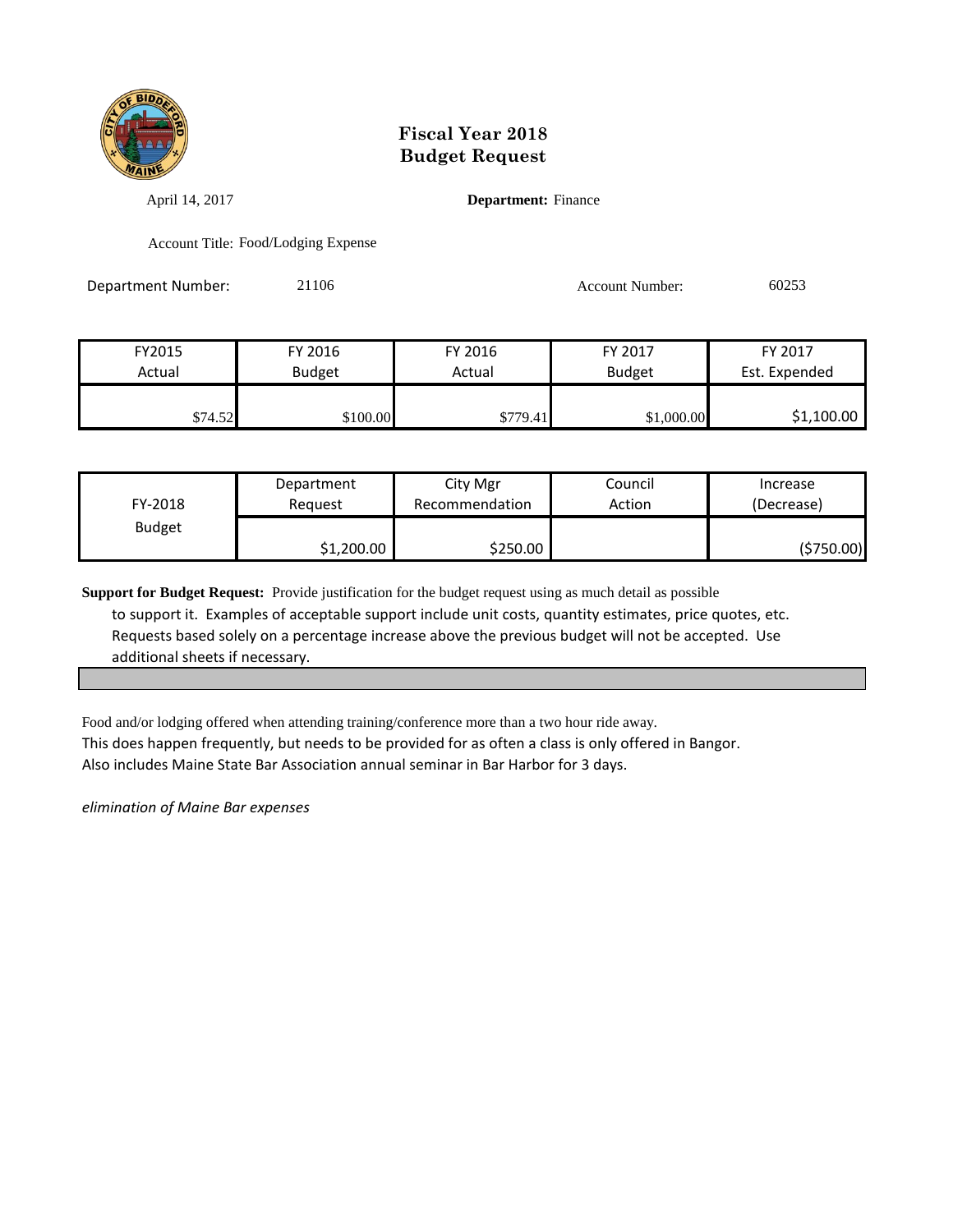

April 14, 2017 **Department:** Finance

Account Title: Dues/Memberships Expense

Department Number: 21106 21106 Account Number: 60256

| FY2015   | FY 2016       | FY 2016  | FY 2017       | FY 2017       |
|----------|---------------|----------|---------------|---------------|
| Actual   | <b>Budget</b> | Actual   | <b>Budget</b> | Est. Expended |
|          |               |          |               |               |
| \$335.00 | \$350.00      | \$310.00 | \$1,385.00    | \$1,385.00    |

| FY-2018       | Department | City Mgr       | Council | Increase     |
|---------------|------------|----------------|---------|--------------|
|               | Reauest    | Recommendation | Action  | (Decrease)   |
| <b>Budget</b> | \$1,385.00 | \$335.00       |         | (\$1,050.00) |

**Support for Budget Request:** Provide justification for the budget request using as much detail as possible to support it. Examples of acceptable support include unit costs, quantity estimates, price quotes, etc. Requests based solely on a percentage increase above the previous budget will not be accepted. Use additional sheets if necessary.

| Memberships:                |     |
|-----------------------------|-----|
| MMTCTA, 3 @ \$25            | 75  |
| MGFOA, 1                    | 35  |
| GFOA, 1                     | 225 |
| Maine Bar license fee       | 275 |
| Maine State Bar Association | 265 |
| <b>AICPA</b>                | 245 |
| Maine Society of CPAs       | 265 |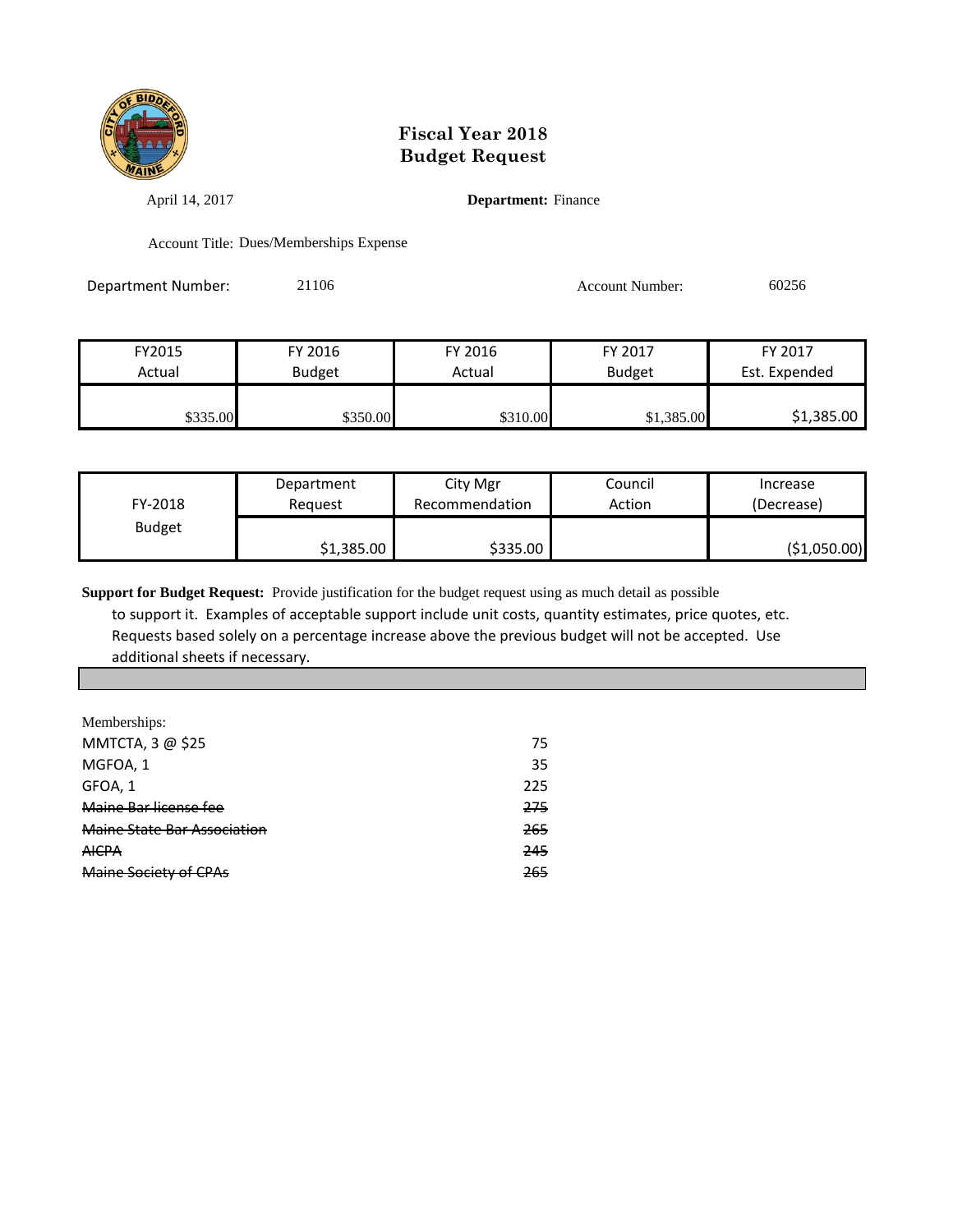

April 14, 2017 **Department:** Finance

Account Title: Other Prof/Consult Srvs Exp

Department Number: 21106 21106 Account Number: 60306

| FY2015 | FY 2016       | FY 2016  | FY 2017       | FY 2017       |
|--------|---------------|----------|---------------|---------------|
| Actual | <b>Budget</b> | Actual   | <b>Budget</b> | Est. Expended |
|        |               |          |               |               |
| \$0.00 | \$0.00        | \$450.00 | \$2,000.00    | \$2,000.00    |

| FY-2018       | Department | City Mgr       | Council | Increase   |
|---------------|------------|----------------|---------|------------|
|               | Reauest    | Recommendation | Action  | (Decrease) |
| <b>Budget</b> | \$6,500.00 | \$3,000.00     |         | \$1,000.00 |

**Support for Budget Request:** Provide justification for the budget request using as much detail as possible to support it. Examples of acceptable support include unit costs, quantity estimates, price quotes, etc. Requests based solely on a percentage increase above the previous budget will not be accepted. Use additional sheets if necessary.

Estimated use of consultant for assistance with Crystal Reports and development of same.

Increase requested for estimated cost of Tyler Technoloby for training on personnel budgeting module.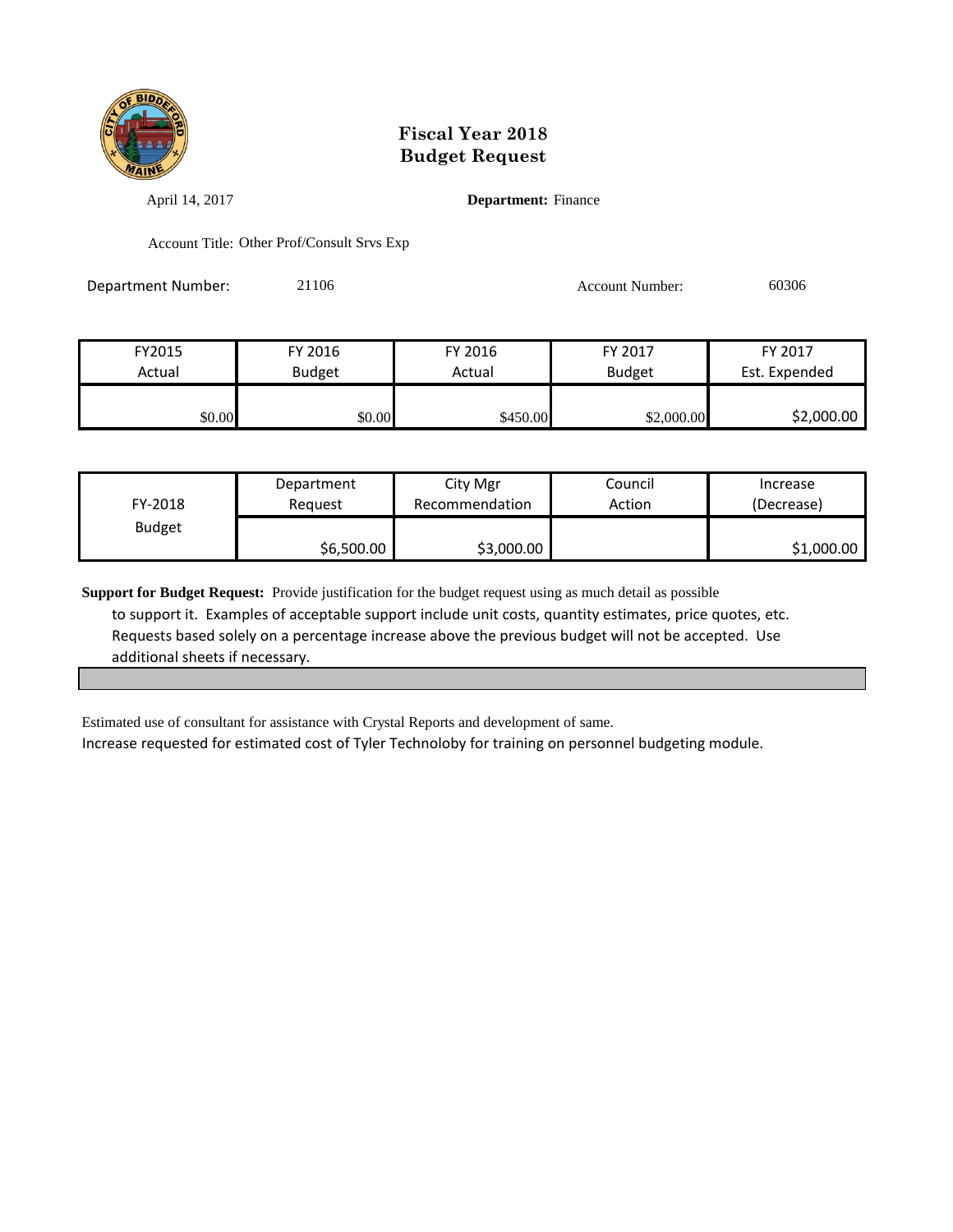

April 14, 2017 **Department:** Finance

Account Title: Fiber/Internet Expense

Department Number: 21106 21106 Account Number: 60406

| FY2015 | FY 2016       | FY 2016 | FY 2017       | FY 2017       |
|--------|---------------|---------|---------------|---------------|
| Actual | <b>Budget</b> | Actual  | <b>Budget</b> | Est. Expended |
|        |               |         |               |               |
| \$0.00 | \$0.00        | \$0.00  | \$0.00        | \$0.00        |

| FY-2018       | Department | City Mgr       | Council | Increase   |
|---------------|------------|----------------|---------|------------|
|               | Reauest    | Recommendation | Action  | (Decrease) |
| <b>Budget</b> | \$836.64∣  | \$0.00         |         | \$0.00     |

**Support for Budget Request:** Provide justification for the budget request using as much detail as possible to support it. Examples of acceptable support include unit costs, quantity estimates, price quotes, etc. Requests based solely on a percentage increase above the previous budget will not be accepted. Use additional sheets if necessary.

Finance Director does a lot of work from home, which requires internet access.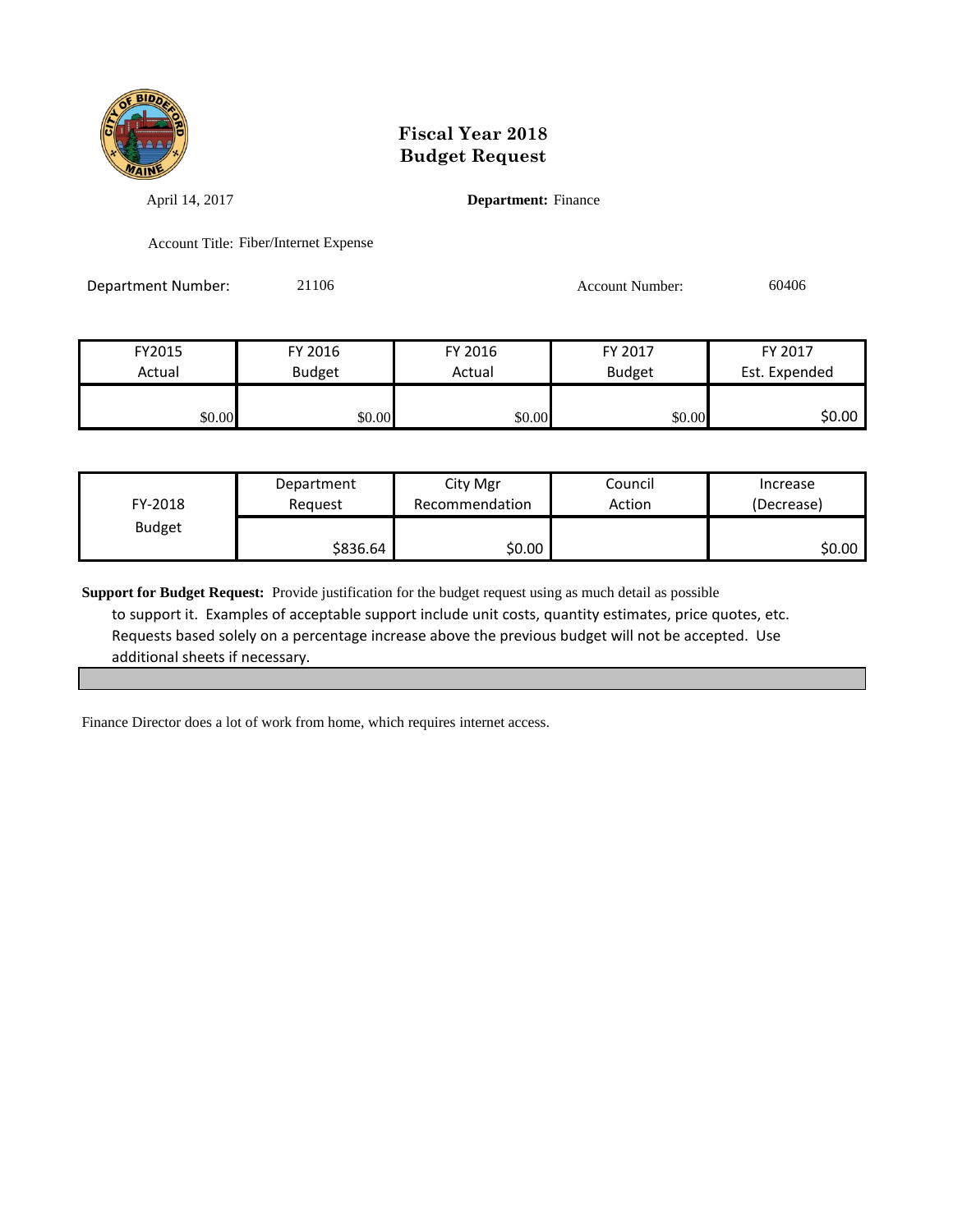

April 14, 2017 **Department:** Finance

Account Title: Admin/Office Supp/Eqt Non-Cap

Department Number: 21106 21106 Account Number: 60500

| FY2015   | FY 2016       | FY 2016    | FY 2017       | FY 2017       |
|----------|---------------|------------|---------------|---------------|
| Actual   | <b>Budget</b> | Actual     | <b>Budget</b> | Est. Expended |
|          |               |            |               |               |
| \$838.47 | \$1,300.00    | \$2,947.58 | \$1,100.00    | \$2,000.00    |

| FY-2018       | Department | City Mgr       | Council | Increase   |
|---------------|------------|----------------|---------|------------|
|               | Reauest    | Recommendation | Action  | (Decrease) |
| <b>Budget</b> | \$4,000.00 | \$1,500.00     |         | \$400.00   |

**Support for Budget Request:** Provide justification for the budget request using as much detail as possible

 to support it. Examples of acceptable support include unit costs, quantity estimates, price quotes, etc. Requests based solely on a percentage increase above the previous budget will not be accepted. Use additional sheets if necessary.

Pens, pencils, paper clips, binder clips, staples, storage boxes, replacement chairs.

Binders for reports, paper for calculators and receipt printers.

Large padded envelopes for submission of BMV weekly materials.

W-2, 1099 and 1095-C forms from Tyler technology - not budgeted in prior year

Note pads